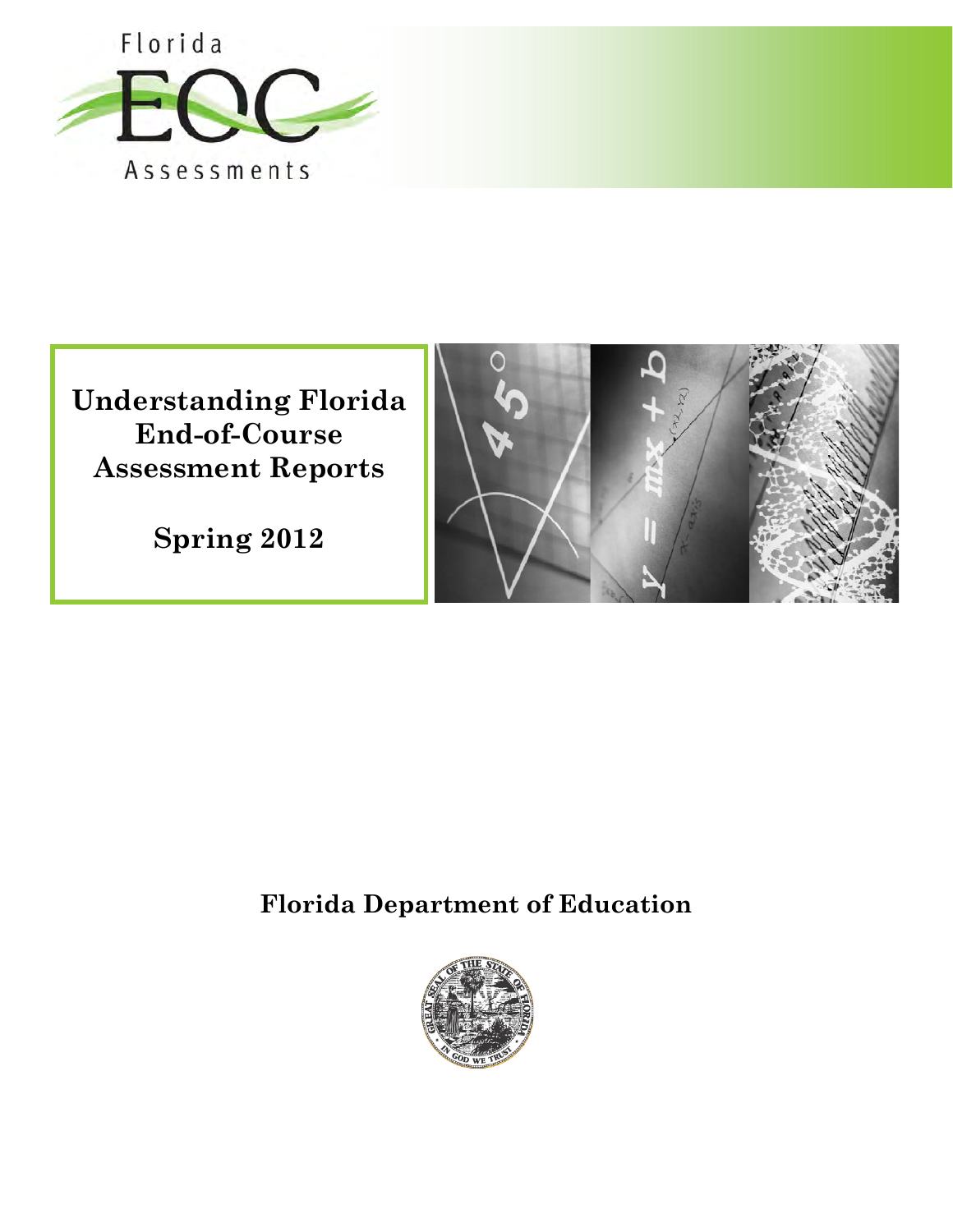## **Copyright Statement for this Office of Assessment Publication**

 Authorization for reproduction of this document is hereby granted to persons acting in an official capacity within the Uniform System of Public K–12 Schools as defined in Section 1000.01(4), Florida Statutes. This copyright notice must be included in all copies.

 All trademarks and trade names found in this publication are the property of their respective owners and are not associated with the publisher of this publication.

 Permission is NOT granted for distribution or reproduction outside the Uniform System of Public K–12 Schools or for commercial distribution of the copyrighted materials without written authorization from the Florida Department of Education. Questions regarding use of these copyrighted materials should be sent to the following:

> Office of Assessment Florida Department of Education 325 West Gaines Street, Suite 414 Tallahassee, Florida 32399‐0400

> > Copyright 2012 State of Florida Department of State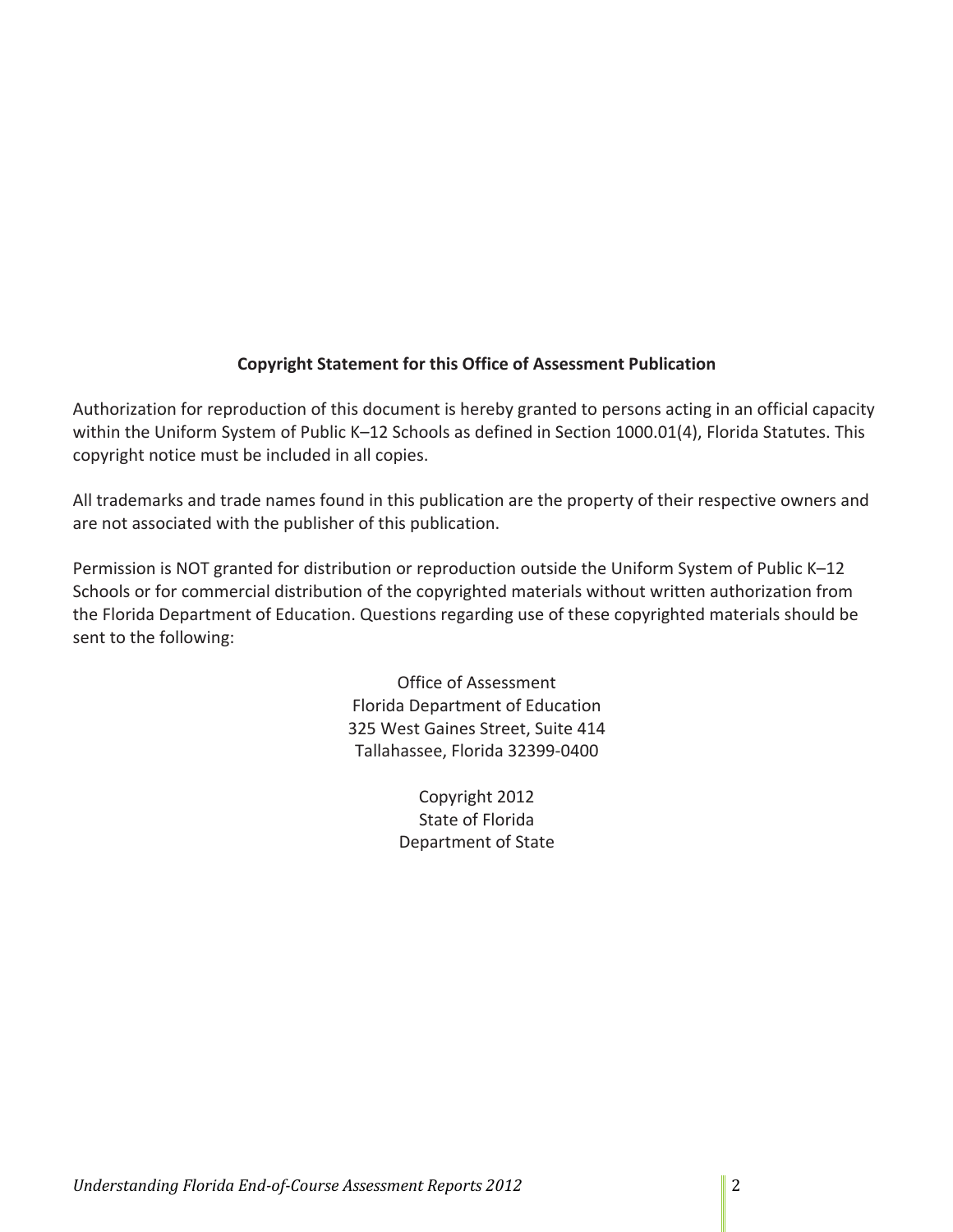# **Table of Contents**

| Biology 1 and Geometry EOC Assessments State and District Reports of Results19 |  |
|--------------------------------------------------------------------------------|--|
|                                                                                |  |
|                                                                                |  |
|                                                                                |  |
|                                                                                |  |
|                                                                                |  |
|                                                                                |  |
|                                                                                |  |
|                                                                                |  |
|                                                                                |  |
|                                                                                |  |
|                                                                                |  |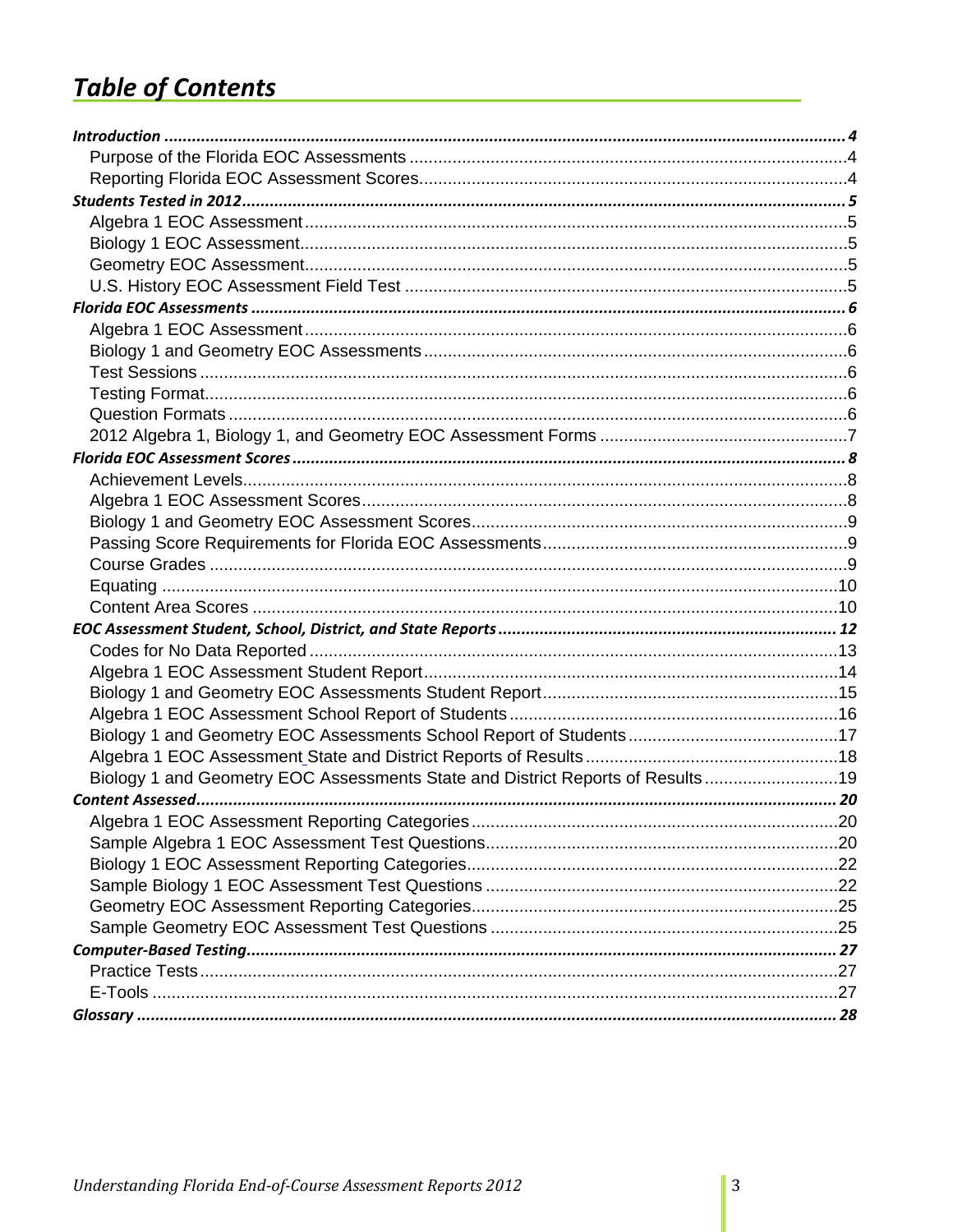#### *Introduction*

  This booklet has been prepared to help you understand the 2012 **Florida End‐of‐Course (EOC) Assessment** scores and reports. It includes explanations of the Florida EOC Assessments, EOC assessment scores and reports, and the  *Next Generation Sunshine State Standards* **(NGSSS)** content assessed on the Algebra 1, Biology 1, and Geometry EOC Assessments, as well as a glossary of the terms used in this document.

 Note: Terms defined in the glossary are cross‐referenced and appear in **bold text** the first time they are referenced in a paragraph.

## **Purpose of the Florida EOC Assessments**

l,

 In accordance with Section 1008.22, Florida Statutes, the Florida Department of Education (FDOE) has implemented  **EOC assessments** for certain courses administered at the middle and high school levels. The **Florida EOC Assessments** are designed to measure student achievement of the **NGSSS** for specific courses, as outlined in their **course descriptions** (content knowledge and skills, as specified in the NGSSS **benchmarks**, taught in a course). These assessments are part of Florida's Next Generation Strategic Plan for increasing student achievement and improving college and career readiness. The first assessment to begin the transition to EOC testing in Florida was the 2011 Algebra 1 EOC Assessment. Geometry and Biology 1 EOC Assessments were administered for the first time in spring 2012. The schedule for implementing additional Florida EOC Assessments is posted at http://www.fldoe.org/asp/k12memo/pdf/tngcbtf.pdf. Course descriptions are posted at http://www.floridastandards.org/Courses/CourseDescriptionSearch.aspx.

 Students will take the **EOC assessments** toward the completion of relevant courses. Typically, each EOC assessment will be administered in the last three weeks of a course. During the first year of implementation, each EOC assessment will only be administered during the spring semester. After the first school year of implementation, each EOC assessment will be administered at the conclusion of both the fall and spring semesters to accommodate courses that conclude at the end of each semester. In addition to the fall and spring administrations, a summer administration will take place for each EOC assessment after **Achievement Levels** have been established.

## **Reporting Florida EOC Assessment Scores**

  Florida EOC Assessments will be reported using **scale scores** and **Achievement Levels**. However, the Department cannot establish the Achievement Levels until a baseline test administration has occurred. This means that each time a new **EOC assessment** is administered for the first time (such as the 2012 Biology 1 EOC Assessment), the reporting of student assessment results will be limited to scale scores, statewide **means**, and other **normative data**. Students will receive a score on a scale of 20‐80, known as a **T‐score scale**. On this scale, a score of approximately 50 is the statewide average and the standard deviation is 10. Individual Student Reports (ISRs) will indicate whether the student's score falls within the highest, middle, or lowest level compared to other students in Florida.

 Once **Achievement Levels** are established for an **EOC assessment**, the passing score for all assessments required for course credit is the minimum **scale score** in Achievement Level 3. Level 4 or higher indicates that a student is high achieving and has the potential to meet college‐readiness standards by the time he or she graduates from high school.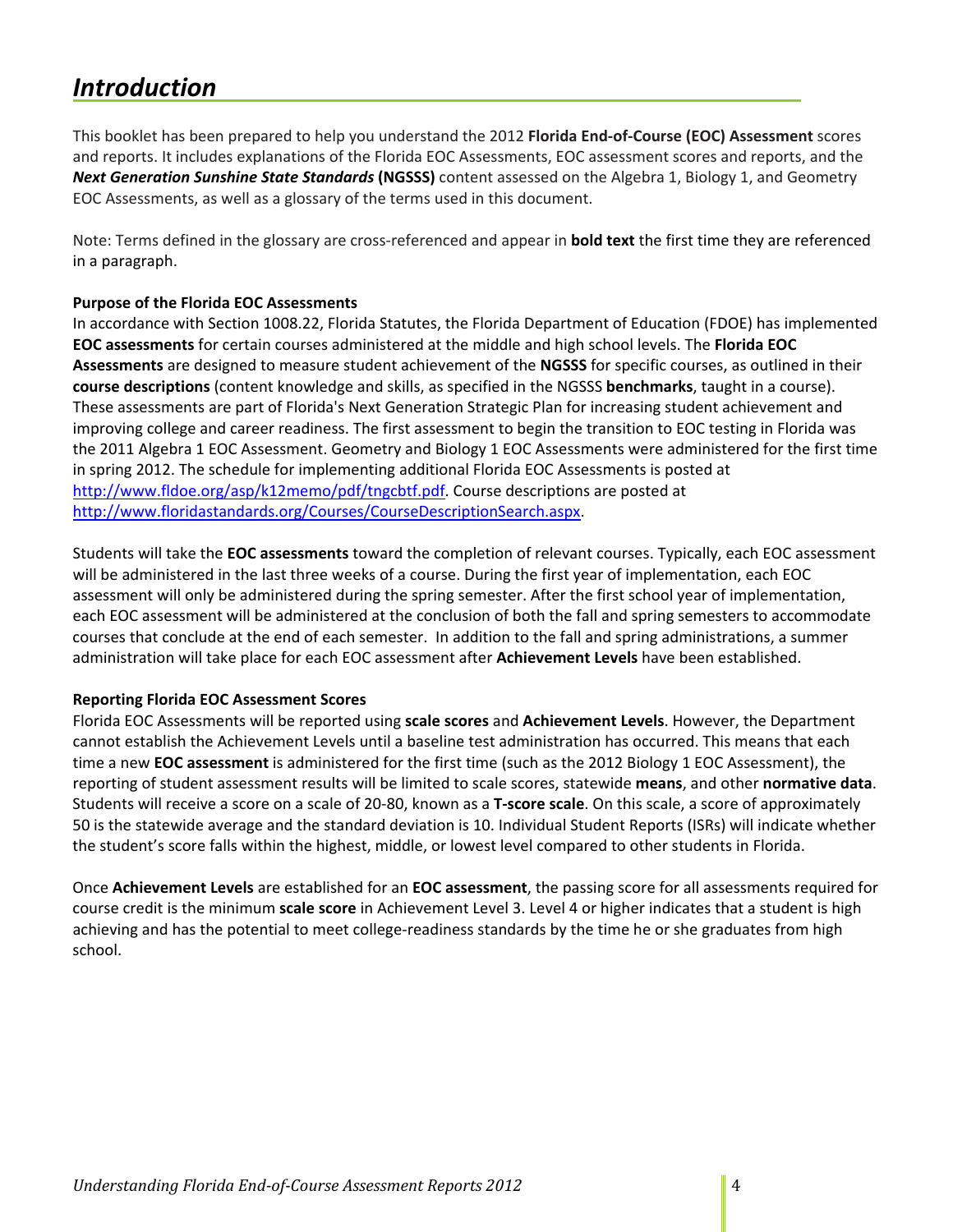# *Students Tested in 2012*

 For all assessments, tested students include English language learner (ELL) and exceptional student education (ESE) students enrolled in the courses. Accommodations are available for eligible ELL and ESE students.

## **Algebra 1 EOC Assessment**

The Algebra 1 EOC Assessment was administered to all students completing any of the following courses:

- Algebra  $1 1200310$
- Algebra 1 Honors 1200320
- Algebra 1B 1200380
- Pre-AICE Mathematics 1-1209810
- IB Middle Years Program Algebra 1 Honors 1200390

l,

 The Algebra 1 EOC Assessment was administered to students at the end of the semester in which the course was completed (e.g., a student in block scheduling who completed a course at the end of semester one took the assessment in the winter).

## **Biology 1 EOC Assessment**

The Biology 1 EOC Assessment was administered to all students completing any of the following courses:

- Biology 1 2000310
- Biology 1 Honors 2000320
- Pre-AICE Biology 2000322
- Biology Technology 2000430
- Biology 1 PreIB 2000800
- IB Middle Years Program Biology Honors 2000850
- Integrated Science 3 2002440
- Integrated Science 3 Honors 2002450

 Students who entered grade 9 in the 2011‐12 school year and were enrolled in and completing AP Biology 1 to meet the Biology 1 credit requirement for high school graduation also took the Biology 1 EOC Assessment.

 Students who completed one of the above courses at any time during the 2011‐12 school year took the Biology 1 EOC Assessment in the spring.

## **Geometry EOC Assessment**

The Geometry EOC Assessment was administered to all students completing any of the following courses:

- Geometry  $-1206310$
- Geometry Honors 1206320
- IB Middle Years Program Geometry Honors 1206810
- Pre-AICE Mathematics 2 1209820

 Students who completed one of the above courses during the 2011‐12 school year took the Geometry EOC Assessment in the spring.

## **U.S. History EOC Assessment Field Test**

 The U.S. History EOC Assessment Field Test was administered to students in grades 9‐12 enrolled in U.S. History in districts with schools selected for the sample. The **field test** was administered to collect information on test questions prior to their use in future test administrations. Student results are not reported for field tests.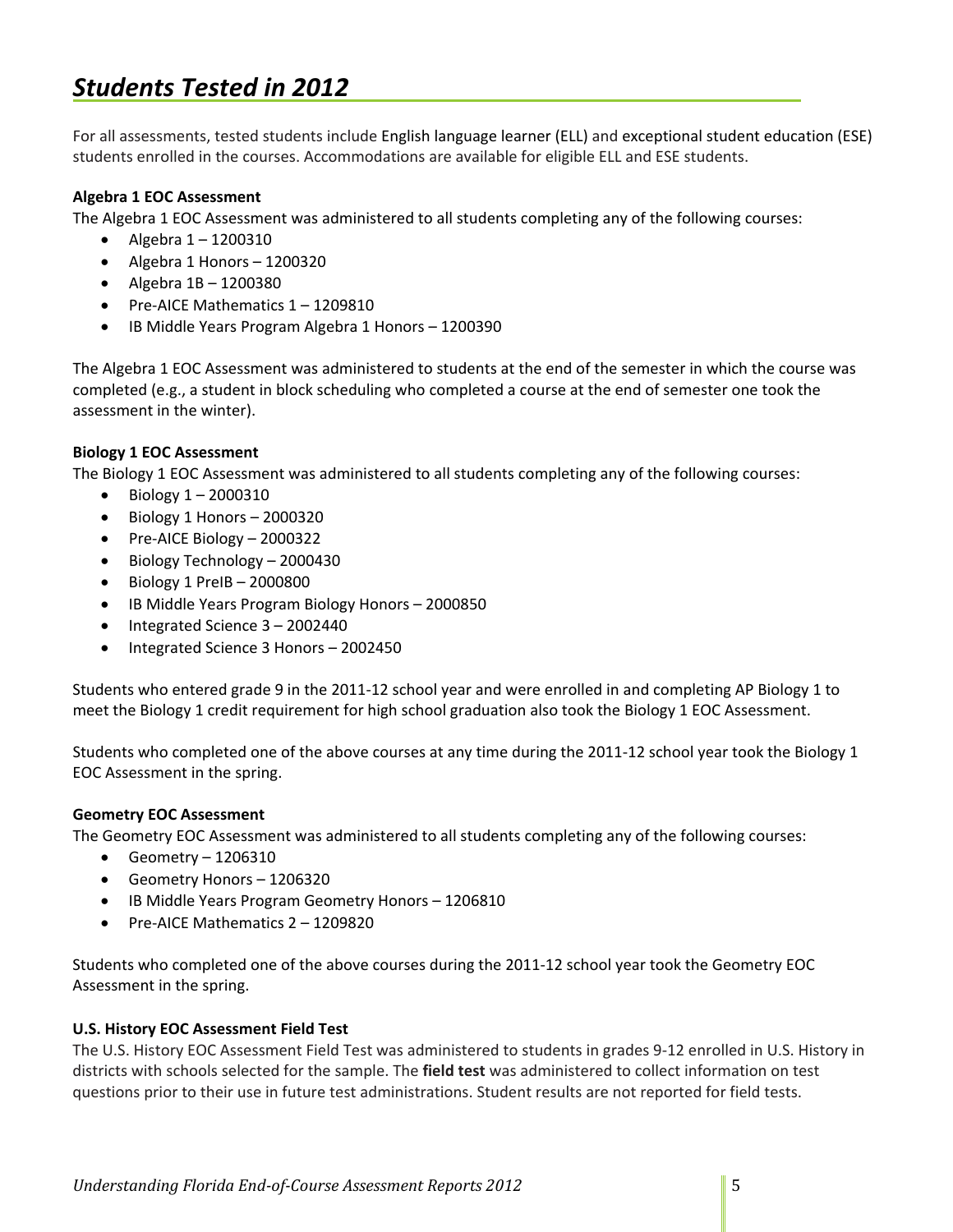## *Florida EOC Assessments*

## **Algebra 1 EOC Assessment**

 The first course to transition to EOC testing was Algebra 1. The Algebra 1 EOC Assessment was administered statewide for the first time in spring 2011, after field testing in 2010. **Achievement Levels** were established for the Algebra 1 EOC Assessment by the State Board of Education on December 19, 2011, and are being reported for the first time in 2012. The spring test administration window was from April 30 to May 18, 2012. Districts could use up  to two consecutive weeks within this window to accommodate for **computer‐based testing** needs; however, Algebra 1 testing could not begin in a district until Geometry and Biology 1 testing had been completed.

l,

## **Biology 1 and Geometry EOC Assessments**

 The Biology 1 and Geometry EOC Assessments were administered for the first time this year, after field testing in 2011. The spring test administration window for both Biology 1 and Geometry was from April 23 to May 11, 2012. Districts could use to two consecutive weeks within this established window, per subject, to accommodate for **computer‐based testing** needs; however, districts were required to complete Geometry testing before they could begin Biology 1 testing.

## **Test Sessions**

 The Algebra 1, Biology 1, and Geometry EOC Assessments are administered in one 160‐minute session with a 10‐ minute break after the first 80 minutes (individual breaks are allowed as needed). Although the assessments are scheduled for a 160‐minute session, any student not finished by the end of the 160 minutes may continue working; however, testing must be completed within the same school day.

## **Testing Format**

 All Florida EOC Assessments are administered via a **computer‐based testing** platform. Paper‐based versions (regular print, braille) are provided for students with disabilities who require allowable accommodations, as specified in their Individual Educational Plans (IEPs) or Section 504 plans. Large print, zoom, color contrast, and screen reader are computer‐based accommodations available for students whose IEPs or Section 504 plans indicate these accommodations.

 For the Algebra 1 and Biology 1 EOC Assessments, students may request the use of a hand‐held four‐function calculator if, after participating in a practice test, they prefer not to use the online calculator for testing. For the Geometry EOC Assessment, districts may decide whether to permit students who request them to use approved hand‐held scientific calculators; the FDOE does not provide scientific calculators to districts. For Algebra 1, Biology 1, and Geometry, students are provided four‐page work folders to use as scratch paper.

## **Question Formats**

- **Multiple‐choice questions** appear on all Florida EOC Assessments. Students choose the best answer from four answer choices.
- **Fill‐in response questions** appear on Algebra 1 and Geometry EOC Assessments. Students solve a problem for which the answer is numerical. Students type or "fill‐in" the digits 0‐9 or the symbols for a decimal point, fraction bar, or negative sign in the answer boxes provided.

 Each form of the Algebra 1 and Geometry EOC Assessments includes 35‐40 **multiple‐choice** and 20‐25 **fill‐in response** questions. Each form of the Biology 1 EOC Assessment includes 60‐66 multiple‐choice questions. Approximately six to 10 of these questions, which are also referred to as test **items**, are experimental (**field test**) questions and are NOT used to calculate student scores. Examples of each type of question format are provided on pages 20‐26.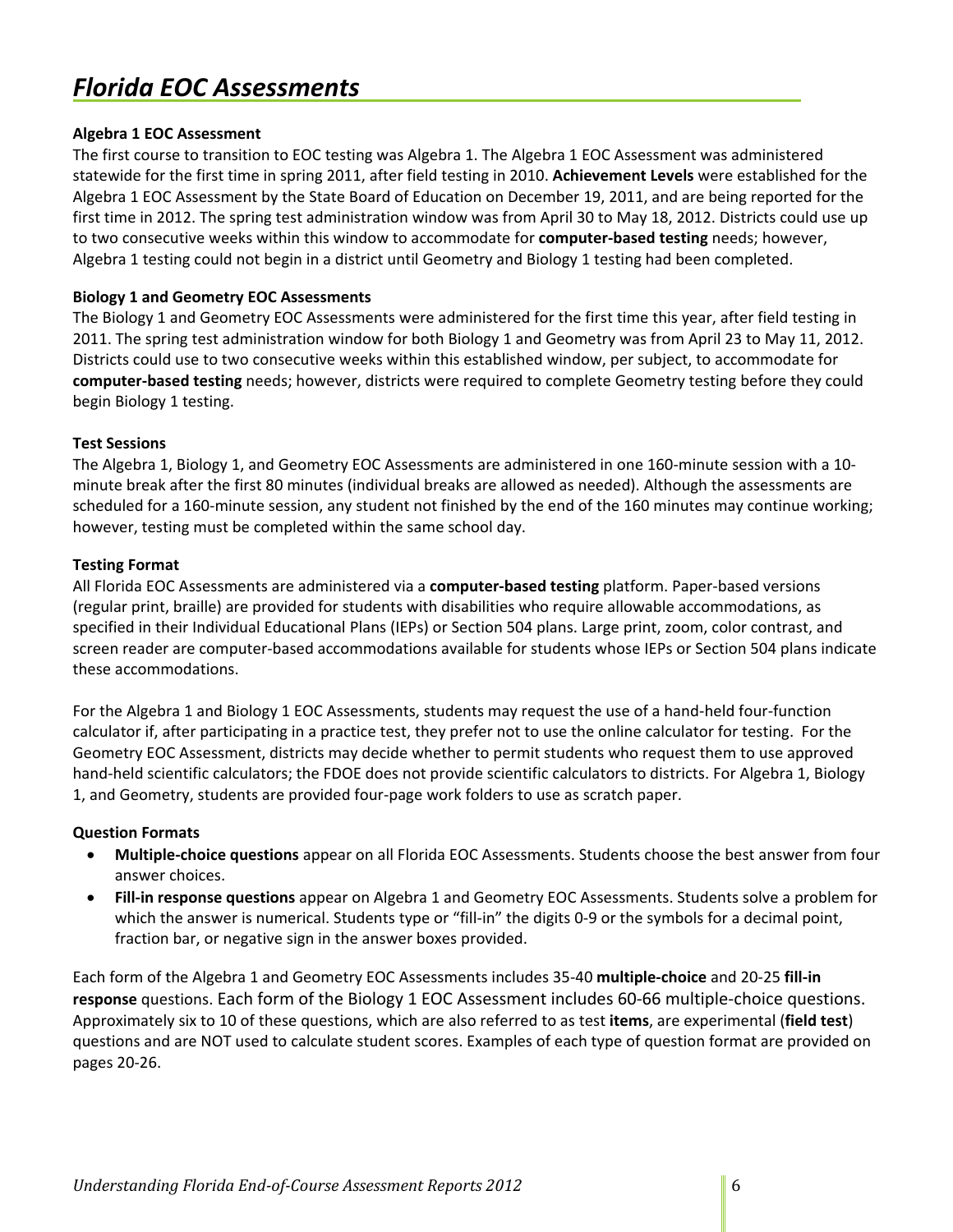## **2012 Algebra 1, Biology 1, and Geometry EOC Assessment Forms**

 There were four test forms of the Algebra 1, Biology 1, and Geometry EOC Assessments in spring 2012. These forms are coded as Forms A, B, C, and D. For each EOC assessment, each form contained questions common to all four forms, as well as questions unique to each form and **field‐test questions**. All four forms of the Algebra 1 and Geometry EOC Assessments contained 60‐65 questions, and all four forms of the 2012 Biology 1 EOC Assessment contained 60‐66 questions. Table 1 provides the percentage of questions in each **reporting category**.

| <b>Assessment</b> | Category                                                  | Percentage |
|-------------------|-----------------------------------------------------------|------------|
|                   | Functions, Linear Equations, and Inequalities             | 55         |
| Algebra 1         | Polynomials                                               | 20         |
|                   | Rationals, Radicals, Quadratics, and Discrete Mathematics | 25         |
|                   | Molecular and Cellular Biology                            | 35         |
| <b>Biology 1</b>  | Classification, Heredity, and Evolution                   | 25         |
|                   | Organisms, Populations, and Ecosystems                    | 40         |
|                   | <b>Two-Dimensional Geometry</b>                           | 65         |
| Geometry          | <b>Three-Dimensional Geometry</b>                         | 20         |
|                   | <b>Trigonometry and Discrete Mathematics</b>              | 15         |

## **Table 1: Reporting Category Percentages for 2012 Florida EOC Assessments**

 The test forms match the test design stipulated in the Test Design Summary posted at http://fcat.fldoe.org/pdf/designsummary.pdf.

 During test construction, the four test forms for each EOC assessment were developed by experts using operational and field‐test statistics so that they would be comparable in difficulty. These four forms for each EOC assessment were then reviewed by committees of mathematics and science educators who were trained in Dr. Norman Webb's alignment criteria prior to their review.<sup>1</sup> Committee members conducted a comprehensive review of the test forms and determined that they are fair assessments aligned to the **course descriptions** for each EOC assessment. The committees did not recommend any changes to the test forms.

1

 $^1$  Information regarding Dr. Norman Webb's alignment criteria is available via the Web Alignment Tool (WAT) at http://wat.wceruw.org/index.aspx</u> and the Adding Value to Mathematics and Science Partnership Evaluations website at http://facstaff.wcer.wisc.edu/normw/.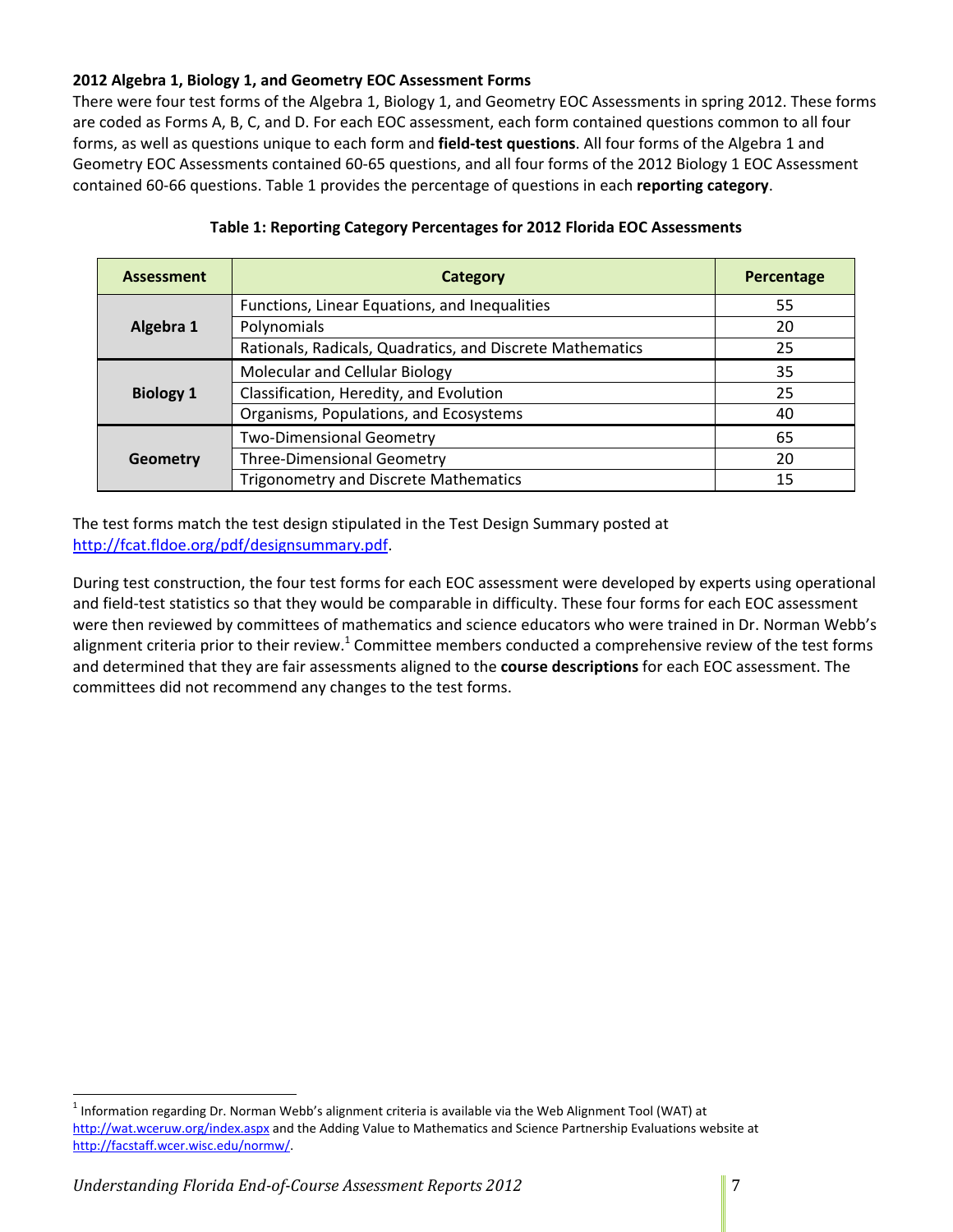# *Florida EOC Assessment Scores*

  Florida EOC Assessments will be reported using **scale scores** and **Achievement Levels**. However, the Department cannot establish the Achievement Levels until a baseline test administration has occurred. This means that each time a new **EOC assessment** is administered for the first time (such as the 2012 Biology 1 EOC Assessment), the  reporting of student assessment results will be limited to scale scores, statewide **means**, and other **normative data**.

l,

## **Achievement Levels**

 **Achievement Levels** describe the success a student has achieved with the content assessed. Achievement Levels range from 1 to 5, with Level 1 being the lowest and Level 5 being the highest. Level 3 indicates satisfactory performance. If a student is required to pass an EOC assessment to earn course credit, the passing score is the minimum **scale score** in Achievement Level 3. Level 4 or higher indicates the student is high achieving and has the potential to meet college‐readiness standards by the time the student graduates from high school. Achievement Levels for each **EOC assessment** will be established by the State Board of Education according to the schedule provided in Table 2.

| <b>School Year</b> | <b>Florida EOC Assessment</b>   |
|--------------------|---------------------------------|
| 2012-13            | <b>Biology 1 EOC Assessment</b> |
|                    | <b>Geometry EOC Assessment</b>  |
| 2013-14            | U.S. History EOC Assessment     |
| 2014-15            | Civics EOC Assessment           |

## **Table 2: School Year Achievement Levels Will Be Established**

   The following **Achievement Level Policy Definitions**, which describe student success with the *Next Generation Sunshine State Standards* **(NGSSS)**, apply to all Florida EOC Assessments:

- **Level 5** Students at this level demonstrate mastery of the most challenging content of the *Next Generation Sunshine State Standards*.
- **Level 4** Students at this level demonstrate an above satisfactory level of success with the challenging  content of the *Next Generation Sunshine State Standards*.
- Level 3 Students at this level demonstrate a satisfactory level of success with the challenging content of the  *Next Generation Sunshine State Standards*.
- **Level 2** Students at this level demonstrate a below satisfactory level of success with the challenging  content of the *Next Generation Sunshine State Standards*.
- **Level 1** Students at this level demonstrate an inadequate level of success with the challenging content of  the *Next Generation Sunshine State Standards*.

## **Algebra 1 EOC Assessment Scores**

Beginning in 2012, students will receive a **scale score** on the new Algebra 1 EOC Assessment score scale of 325 – 475. The success a student has achieved with the **NGSSS** assessed by the Algebra 1 EOC Assessment is indicated by **Achievement Levels** that range from 1 (lowest) to 5 (highest). Level 3 indicates satisfactory performance. Students who entered grade 9 in the 2011-12 school year will be required to earn a score in Achievement Level 3 or higher in order to earn high school credit. This requirement also applies to middle school students seeking high school course credit for Algebra 1 or an equivalent. Level 4 indicates the student is high achieving and has the potential to meet college-readiness standards by the time the student graduates from high school. Table 3 provides the scale score range for each Achievement Level.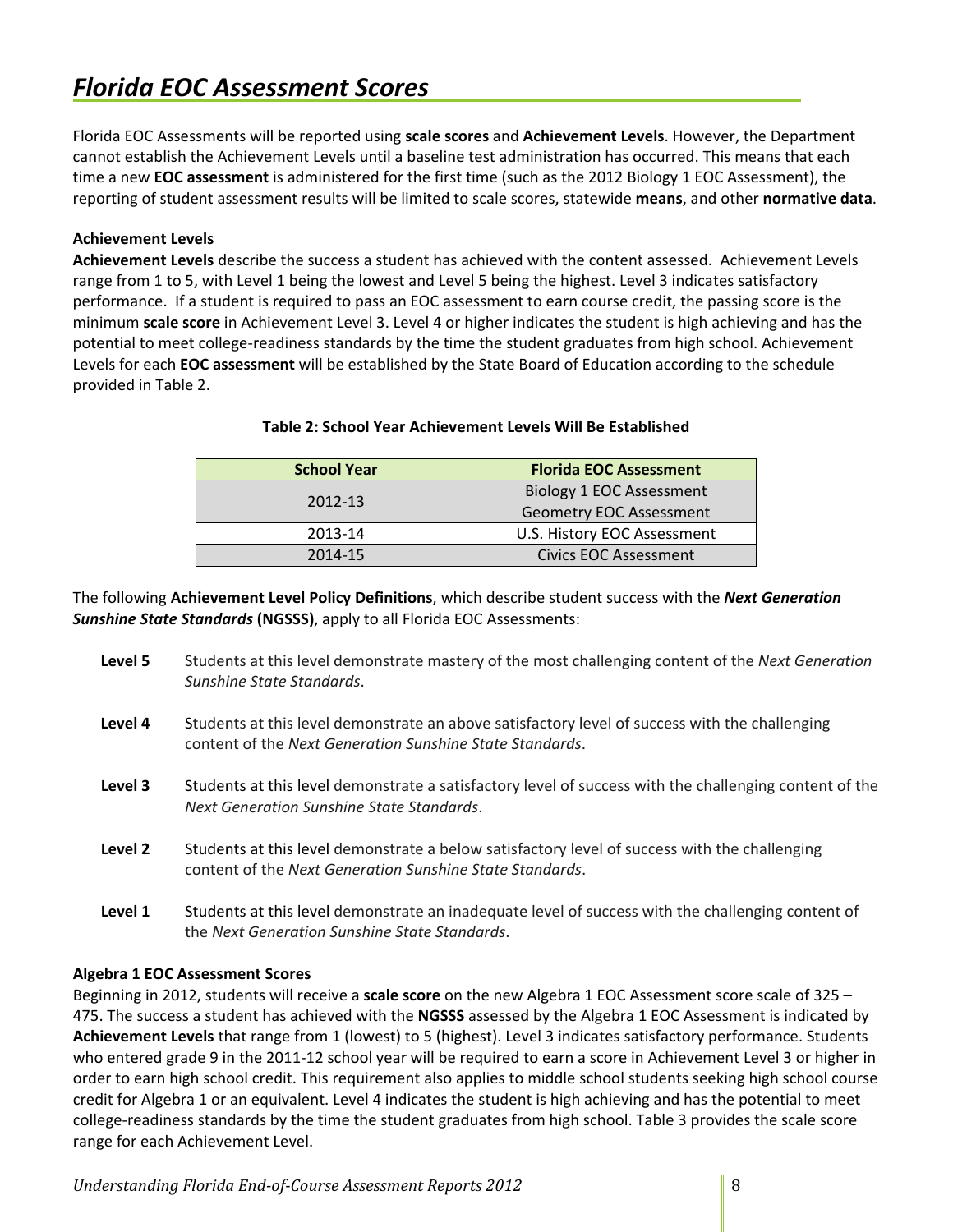## **Table 3: Achievement Levels for the Algebra 1 EOC Assessment Scale Scores (325 to 475)**

| Level 1 | Level 2 | Level 3 | Level 4 | Level 5 |
|---------|---------|---------|---------|---------|
| 325-374 | 375-398 | 399-424 | 425-436 | 437-475 |

## **Biology 1 and Geometry EOC Assessment Scores**

 For the 2012 Biology 1 and Geometry EOC Assessments, students receive a score on a scale of 20‐80. This scale, which will only be used for the first statewide test administration of each EOC assessment, is a special scale known  as a **T‐score scale,** and the score that students receive is called a **T score**. On the T‐score scale, a score of approximately 50 is the statewide average and all interpretations are norm‐referenced interpretations. For example, on this scale, scores around 60 could be considered above average, and scores around 40 could be considered below average. Similarly, scores around 70 could be considered superior, and scores around 30 could be considered inferior. Individual Student Reports (ISRs) indicate whether the student's score falls within the high, middle, or low levels as compared to other students in Florida.

## **Passing Score Requirements for Florida EOC Assessments**

 Once **Achievement Levels** are established for an **EOC assessment**, the passing score for all assessments required for course credit is the minimum **scale score** in Achievement Level 3 (AL3). Students must pass the EOC assessments listed in Table 4 to earn course credit. While students do not earn course credits in middle school, this requirement applies to middle school students seeking high school course credit for Algebra 1, Biology 1, and Geometry. In addition, passing the Civics EOC Assessment will be required for promotion to high school (grade 9) from the middle grades. Table 4 provides the school year when these requirements begin for students entering grade 9 and for middle school students enrolled in these courses.

| <b>AL3 Requirement Begins for Students Entering</b><br><b>Grade 9 and Middle School Students</b> | <b>Florida EOC Assessment</b>                                     |
|--------------------------------------------------------------------------------------------------|-------------------------------------------------------------------|
| 2011-12                                                                                          | Algebra 1 EOC Assessment                                          |
| 2012-13                                                                                          | <b>Biology 1 EOC Assessment</b><br><b>Geometry EOC Assessment</b> |
| 2014-15                                                                                          | Civics EOC Assessment                                             |

#### **Table 4: Achievement Level 3 Passing Requirement by School Year**

 Note: The U.S. History EOC Assessment is not included in this table because according to current statute, students will not be required to earn an AL3 or higher score on the U.S. History EOC Assessment to earn course credit.

## **Course Grades**

 For students who entered grade 9 in the 2010‐11 school year and are enrolled in Algebra 1 or an equivalent course, each student's Algebra 1 EOC Assessment score must be used to calculate at least 30 percent of his/her final course grade. Districts received a conversion table that may be used to convert the new **scale scores** into **T scores**, which are the scores that were reported in spring 2011. The T scores should then be factored into the student's course grade in the same manner as in spring 2011.

 For students who entered grade 9 in the 2011‐12 school year and are enrolled in Geometry or an equivalent course, each student's Geometry EOC Assessment score must be used to calculate 30 percent of his/her final grade in the course. For students who entered grade 9 in the 2011‐12 school year and are enrolled in Biology 1, an equivalent course, or AP Biology 1 to meet the Biology 1 credit requirement for high school graduation, each student's Biology 1 EOC Assessment score must be used to calculate 30 percent of his/her final grade in the course. The method for applying this requirement is determined and applied by each school district. Examples of possible strategies for assigning meaning to **T scores** in order to calculate students' course grades are provided in the memorandum posted at http://fcat.fldoe.org/eoc/pdf/app11aeocasr.pdf.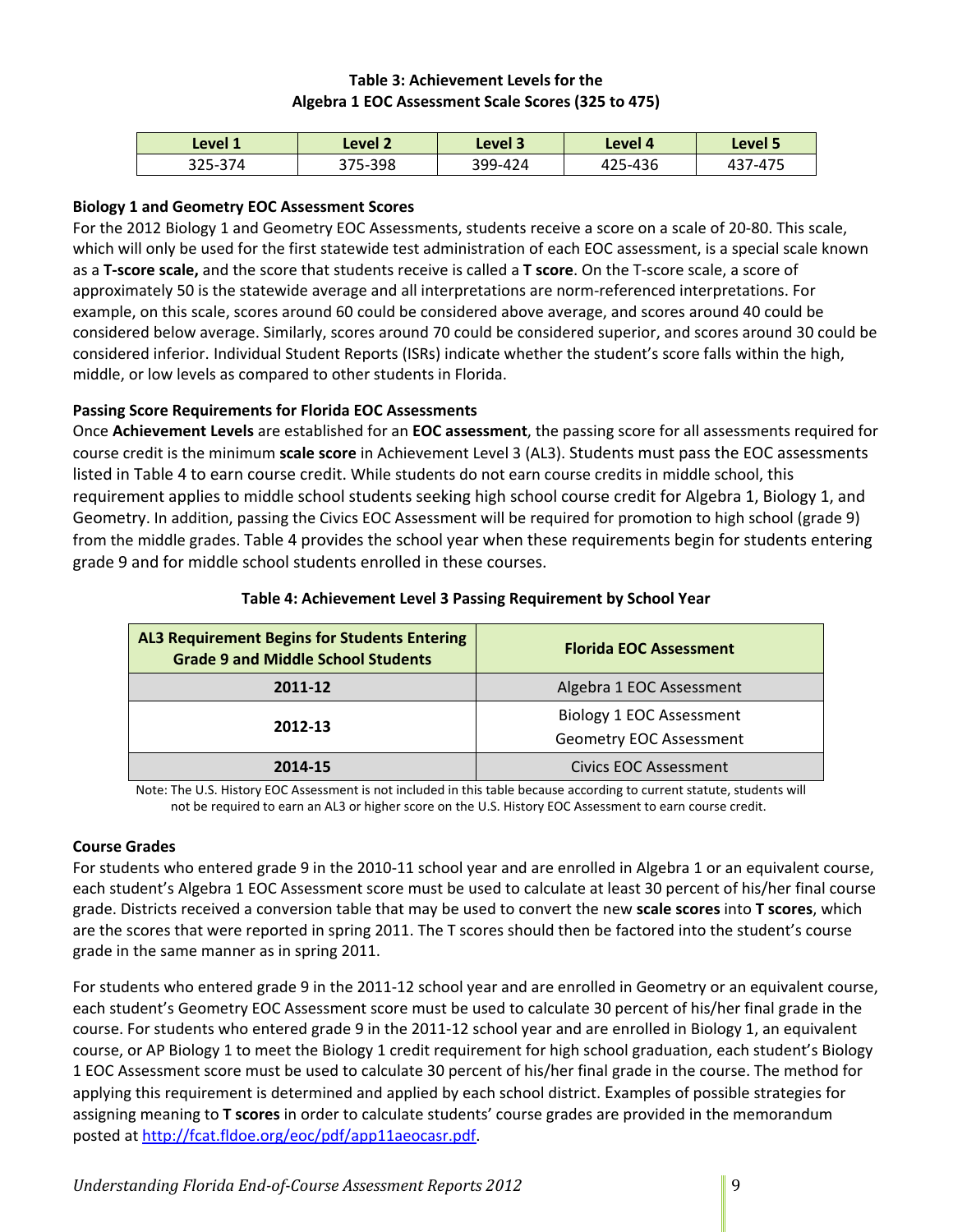## **Equating**

 Since there are four test forms for each 2012 EOC assessment, student results from all four test forms for an EOC assessment must be compared and, if necessary, adjusted to ensure that the difficulty level of the test is the same for each form. This process, called "**equating**," takes place after testing when enough student scores are in the system to ensure that a representative sample of student results is available for use in the comparison.

 For the Algebra 1 EOC Assessment, there are two main steps in the **equating** process. First, the four different test forms are concurrently calibrated, which places the **state mean** at a score of 400 for all test forms combined, and ensures that the students' scores across the four test forms are comparable. This means that even if the state mean for each test form differs slightly across forms, this step ensures that the interpretation or meaning of student Algebra 1 EOC Assessment scores on the different forms is the same. Second, the test forms concurrently calibrated in the previous step are also placed on the baseline scale so that the performance of the current year's students on the Algebra 1 EOC Assessment can be compared to the performance of the initial year's students on the same assessment. This two‐step process ensures that test scores are comparable within and across years.

 Through the **equating** process, which places the statewide average, or **state mean,** at a score of approximately 50 for all test forms combined, student scores across the four test forms for each EOC assessment are comparable. This means that even if the state mean for each test form or **content area** differs slightly across the four test forms for each EOC assessment, the equating process ensures that the interpretation or meaning of student **T scores** on the different test forms is the same.

## **Content Area Scores**

 **Content area scores** are the actual number of questions answered correctly within each **reporting category**. These scores are also known as raw scores. Reporting categories represent groups of similar student skills, or **benchmarks**, that are assessed within each subject area. The **state mean** for each reporting category is also provided on reports given to students, schools, and districts to allow for comparisons to average performance statewide. Although the percentage of questions in each **reporting category** differs within a test form, each reporting category comprises the same percentage of students' final scores across test forms. There are three reporting categories for each of the 2012 EOC assessments. The percentage each reporting category comprises of students' final scores for each of the 2012 EOC assessments is provided in Table 1 on page 7. The content assessed by each EOC assessment is described on pages 21‐26.

 It is important to identify the comparisons at the content‐area‐score level that yield valid interpretations of student performance so educators may gather reliable information from the EOC assessments. When comparing **content area scores**, it is important to keep in mind that there are four test forms for each EOC assessment. **Mean** content area scores for each test form might be different; therefore, content area scores should not be compared across test forms. The **equating** process described above only ensures that the **scale scores** and **T scores** on the different test forms have the same meaning and are therefore comparable. The comparisons described in the following paragraphs can be applied in school‐ and district‐level evaluations.

  One valid comparison is of performance on a given **content area score** for a specific test form between schools, districts, and the state. For example, a school's content area score results for Form A can be compared to other schools', districts', or the state's content area score results for Form A. District results can be compared to other district results and state results for the same test form. Since students in any group (school, district, or state) will take the same set of test questions for the same test form in a given year, their results are comparable regardless of varying **item** difficulty at the content‐area level.

 In Table 5, students in two schools (Sunshine and Evergreen) and students in the district (Coastal) can be compared to students in the state, based on their performance on the Algebra 1 EOC Assessment Form A, **Reporting Category** 1.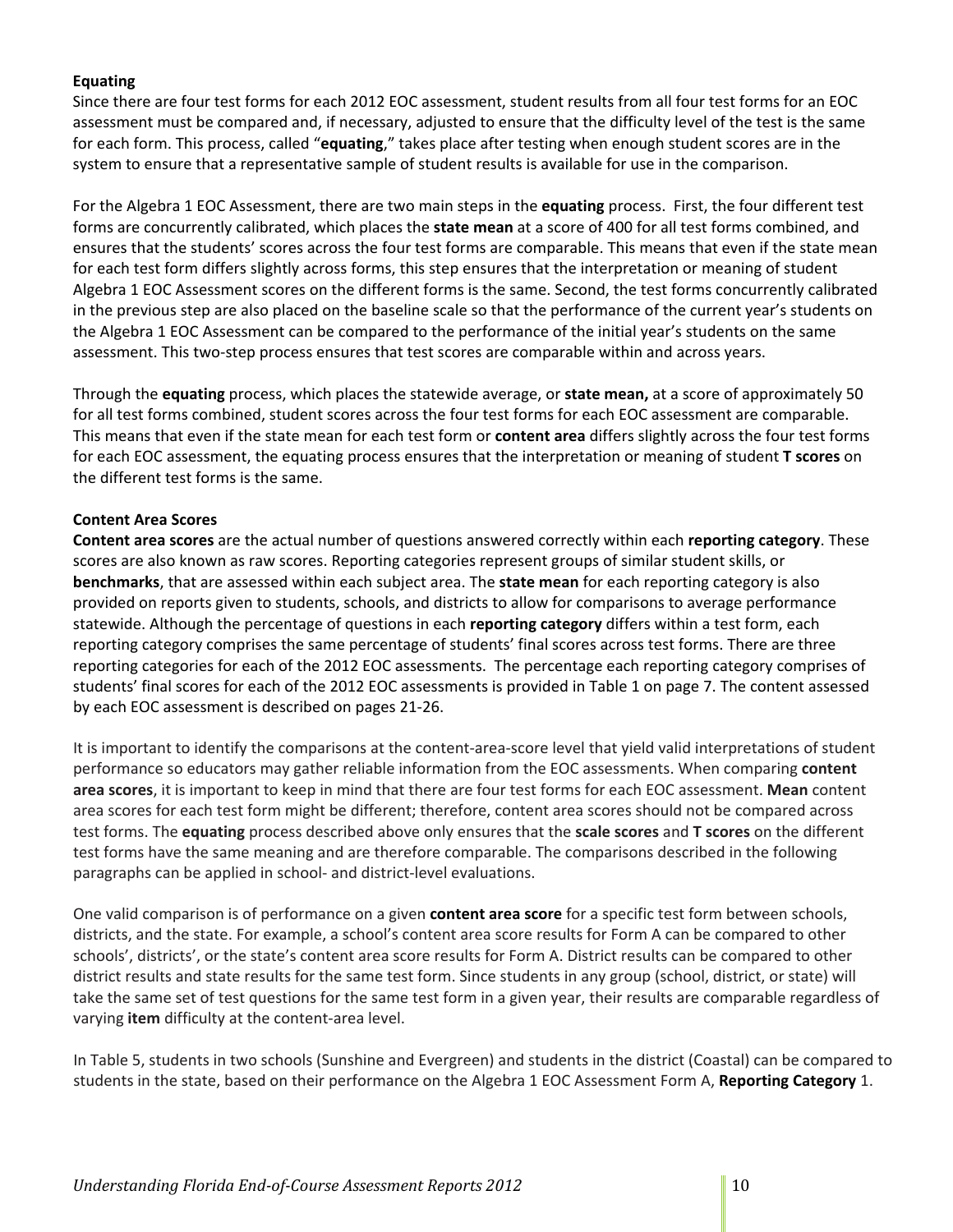## Table 5: Mean Percentage Correct for the Algebra 1 EOC Assessment Form A, Reporting Category 1  **2012 School Year (mock data)**

| <b>Sunshine High School</b> | <b>Evergreen High School</b> | <b>Coastal District</b> | <b>State of Florida</b> |
|-----------------------------|------------------------------|-------------------------|-------------------------|
| (mock data)                 | (mock data)                  | (mock data)             | (mock data)             |
| 48%                         | 62%                          | 64%                     | 57%                     |

 In Table 6 below, 2012 mock results for Evergreen High School are compared to both the district (Coastal) and the state.

## Table 6: Mean Percentage Correct for the Algebra 1 EOC Assessment Form A, 2012 School Year  **Comparison of School to District and School to State (mock data)**

| <b>Reporting Category</b>   | Evergreen<br><b>High School</b><br>(mock data) | <b>Coastal</b><br><b>District</b><br>(mock data) | <b>School/District</b><br><b>Difference</b><br>(mock data) | <b>Evergreen</b><br><b>High School</b><br>(mock data) | State of<br><b>Florida</b><br>(mock data) | <b>School/State</b><br><b>Difference</b><br>(mock data) |
|-----------------------------|------------------------------------------------|--------------------------------------------------|------------------------------------------------------------|-------------------------------------------------------|-------------------------------------------|---------------------------------------------------------|
| <b>Reporting Category 1</b> | 62%                                            | 64%                                              | $-2%$                                                      | 62%                                                   | 57%                                       | 5%                                                      |
| <b>Reporting Category 2</b> | 64%                                            | 57%                                              | 7%                                                         | 64%                                                   | 63%                                       | 1%                                                      |
| <b>Reporting Category 3</b> | 70%                                            | 72%                                              | $-2%$                                                      | 70%                                                   | 64%                                       | 6%                                                      |

 This presentation of data provides another perspective of student performance and program effectiveness. For example, in **Reporting Category** 2, Evergreen High School had a higher **mean** percentage correct statistic than the Coastal District on Form A (64 percent versus 57 percent, respectively); however, Evergreen High School's results were comparable to the state's on Form A (64 percent versus 63 percent, respectively). If this variance remains consistent over time when comparing the same test form, there would be evidence to support identifying and sharing best practices at Evergreen High School with the rest of the district.

 Another meaningful finding from Table 6 is illustrated in **Reporting Category** 3 results. In this **content area**, Evergreen High School had a slightly lower **mean** percentage correct on Form A than Coastal District (70 percent versus 72 percent, respectively); however, this same statistic was higher than that of the state (70 percent versus 64 percent, respectively). It would be easy to miss the fact that, while Evergreen High School's performance on Reporting Category 3 was lower than that of the district, the performances of both were substantially higher than the state's performance. If this is the case for all three test forms, then it is likely that targeting additional resources to improve performance in Reporting Category 3 should be a lower priority.

 Another type of valid comparison is the trend of any of the aforementioned comparisons (e.g., school to school, school to district); however, trend data for each EOC assessment will not be available until three test administrations have occurred.

The Florida Department of Education encourages educators to use EOC assessment results in any way that is statistically appropriate. The comparisons that have been described in this section provide possibilities for  **evaluation at the school and district levels.**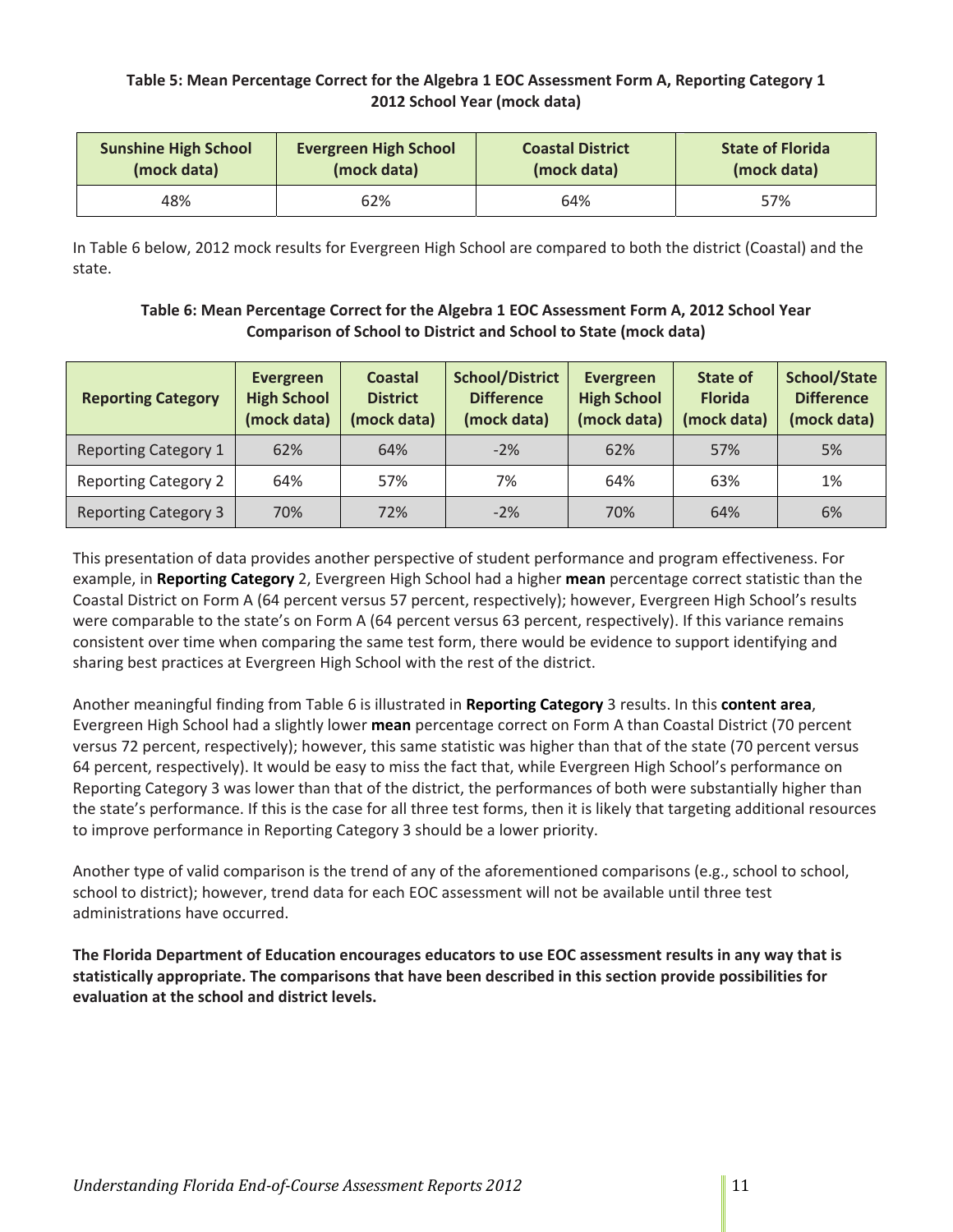## *EOC Assessment Student, School, District, and State Reports*

|                         | <b>Florida EOC Assessment Report Title</b>          | <b>Page of Report</b><br><b>Description</b> |
|-------------------------|-----------------------------------------------------|---------------------------------------------|
|                         | Algebra 1 EOC Assessment Student Report             | 14                                          |
| <b>Student Reports</b>  | Biology 1 EOC Assessment Student Report             | 15                                          |
|                         | Geometry EOC Assessment Student Report              | 15                                          |
|                         | Algebra 1 EOC Assessment School Report of Students  | 16                                          |
| <b>School Reports</b>   | Biology 1 EOC Assessment School Report of Students  | 17                                          |
|                         | Geometry EOC Assessment School Report of Students   | 17                                          |
|                         | Algebra 1 EOC Assessment District Report of Schools | 18                                          |
|                         | Biology 1 EOC Assessment District Report of Schools | 19                                          |
| <b>District Reports</b> | Geometry EOC Assessment District Report of Schools  | 19                                          |
|                         | Algebra 1 EOC Assessment District Summary           | 18                                          |
|                         | <b>Biology 1 EOC Assessment District Summary</b>    | 19                                          |
|                         | Geometry EOC Assessment District Summary            | 19                                          |
|                         | Algebra 1 EOC Assessment State Report of Districts  | 18                                          |
|                         | Biology 1 EOC Assessment State Report of Districts  | 19                                          |
| <b>State Reports</b>    | Geometry EOC Assessment State Report of Districts   | 19                                          |
|                         | Algebra 1 EOC Assessment State Summary              | 18                                          |
|                         | <b>Biology 1 EOC Assessment State Summary</b>       | 19                                          |
|                         | Geometry EOC Assessment State Summary               | 19                                          |

## **Table 7: Florida EOC Assessment Reports**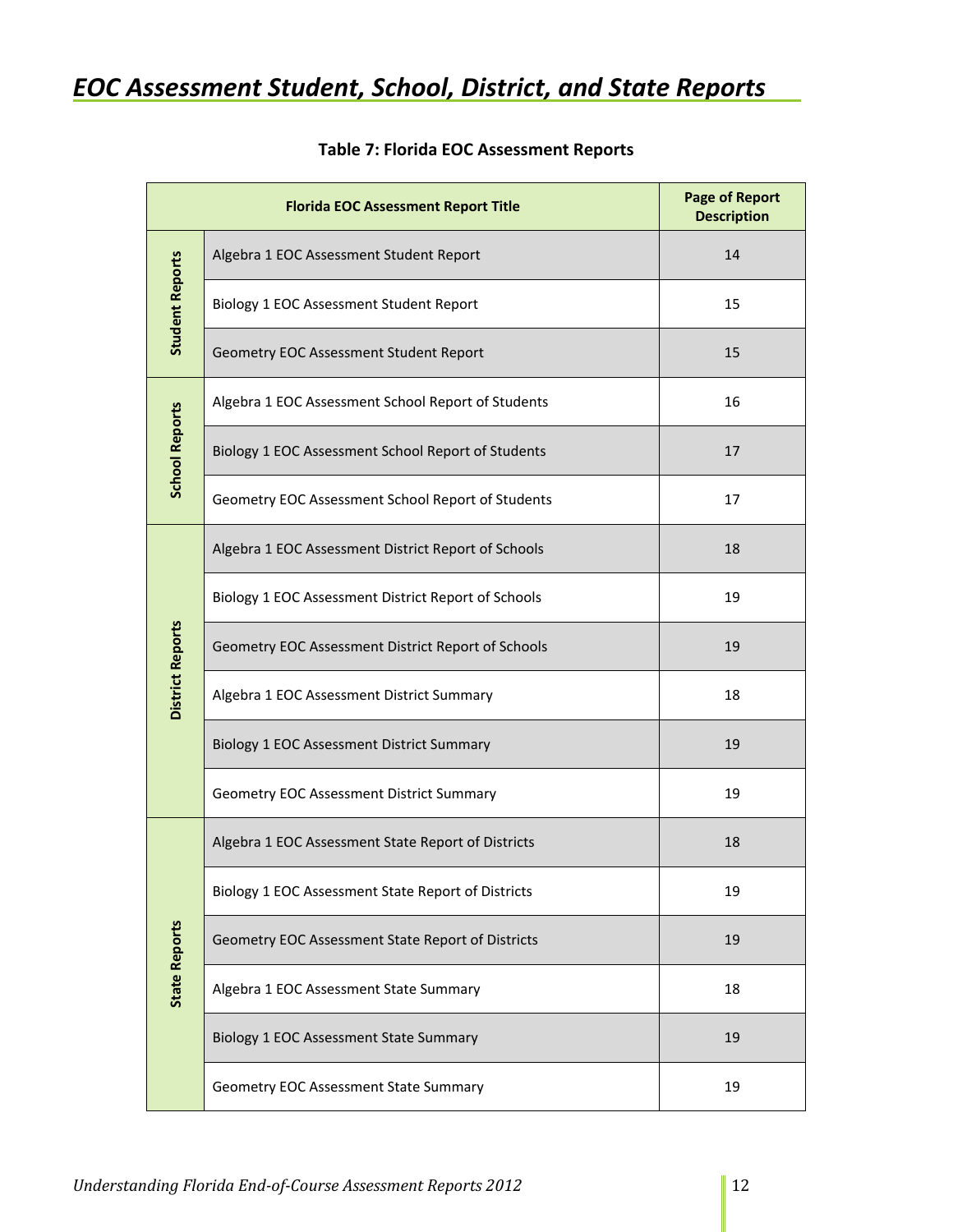## **Codes for No Data Reported**

The following codes may appear on some student and educator reports.

 **NR** (Not Reported) indicates that no data are reported for the student because he or she answered too few questions for that subject or the test was invalidated. Reports containing student results will indicate that no data are reported for one of the following reasons:

- **NR2**—Did Not Meet Attemptedness Criteria
- **NR3**—Marked Do Not Score
- **NR6**—Duplicate Record
- **NR7**—FDOE Hold
- **NR8**—FDOE Invalidated

If a student receives an NR code, the parent or student should consult the student's designated guidance counselor.

 A dash (**—**) on the reports indicates that no data are reported because fewer than 10 students were tested. To provide meaningful results and to protect the privacy of individual students, data are printed only when the total number of students in a group is at least 10 and when the performance of individuals is not disclosed.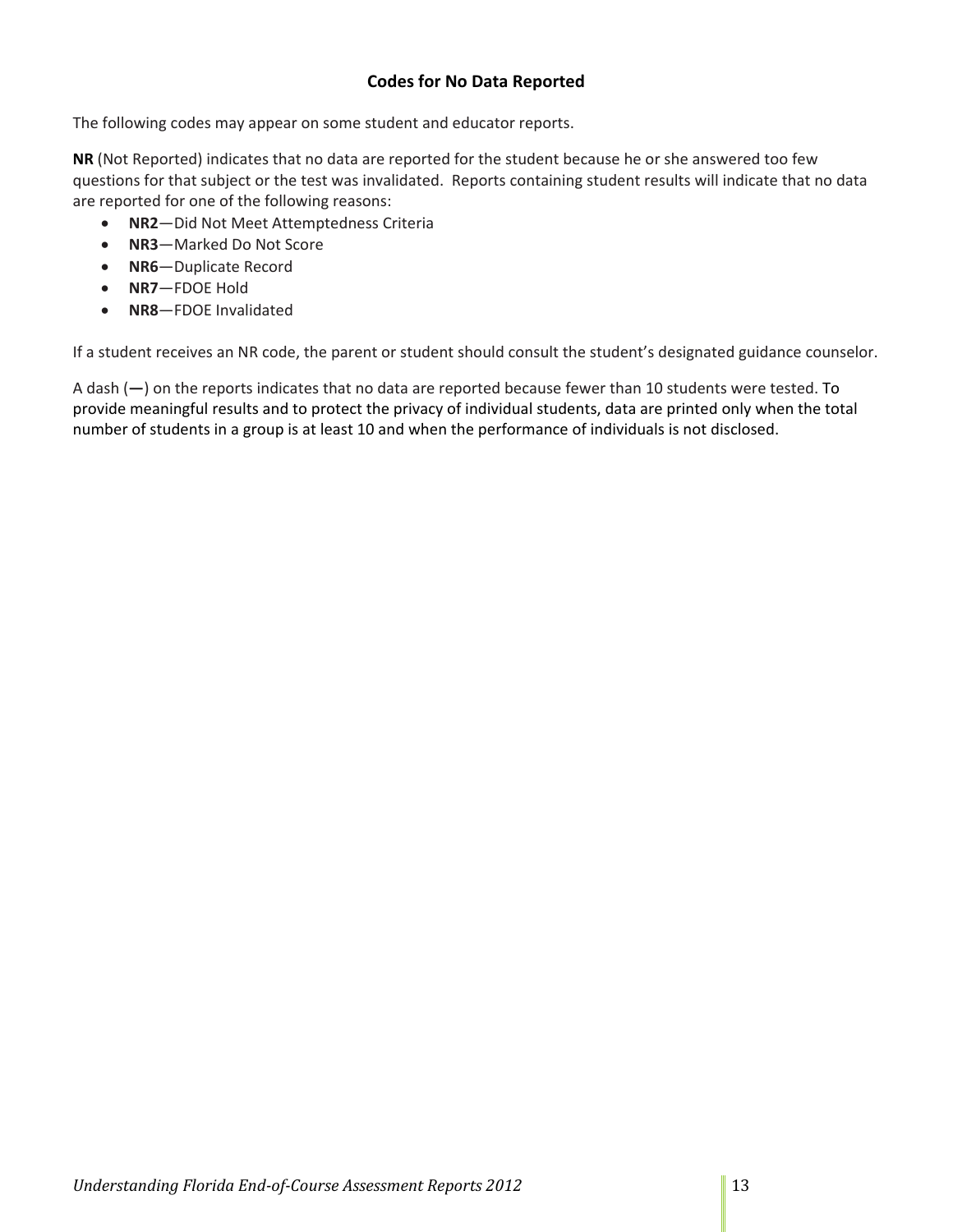## **Algebra 1 EOC Assessment Student Report**

## Readers should have their Algebra 1 EOC Assessment Student Report when reviewing and interpreting  **information provided in this section.**

 The *Algebra 1 EOC Assessment Student Report* is a two‐page report. The first page provides an explanation of the score requirements and displays the student's Algebra 1 EOC Assessment **Scale Score**. Page 2 provides the  student's **content area scores**. The information on both of these pages is translated into Spanish and Haitian Creole.

 **Top of Report:** The test, grade, student, school, and district are identified on the top of pages <sup>1</sup> and <sup>2</sup> of the report.

**2** Introduction: An introductory note explaining the score requirements, which is translated into Spanish and Haitian Creole, appears beneath the EOC assessment logo and student's identifying information.

 **Algebra <sup>1</sup> EOC Assessment Scale Scores:** The graph in the middle of page <sup>1</sup> displays the student's Algebra <sup>1</sup>  EOC Assessment **Scale Score** and **Achievement Level**. The graph also shows whether the student passed or did not pass the test. All students entering grade 9 or below in the 2011‐12 school year and moving forward must achieve a passing score of 399 or higher to earn course credit. For students who entered grade 9 in the 2010‐11 school year, each student's Algebra 1 EOC Assessment score must be used to calculate 30 percent of his/her final grade in the course. The graph displays the score ranges for Achievement Levels 1 through 5. To the right of the graph, a statement indicates whether the student earned a passing score, followed by a statement identifying the student's Algebra 1 EOC Assessment Scale Score and Achievement Level. This information is translated into Spanish and Haitian Creole. A note below the translations describes the range within which a student's Algebra 1 EOC Assessment Scale Score would likely fall if the student were to take the test again without additional instruction. Students who receive additional instruction would likely improve their scores.

 **Achievement Levels:** Definitions for **Achievement Levels** <sup>1</sup> through <sup>5</sup> are provided at the bottom of page 1.

**6** Content Area Scores: Content area scores are explained on page 2 of the report. The top portion of the page provides an explanation of content area scores, which is translated into Spanish and Haitian Creole. The form of the test the student took is indicated above this explanation. The table in the middle of the page provides the results for each content area. The "**Points Earned**" column shows the actual number of points earned in each of the **content areas**. The "**Points Possible**" column provides the total number of points possible for each of the content areas. The "**State Mean**" for each content area is provided on the far right for comparison. The state mean shows the **mean** earned by students across the state on the test form the student took. The content areas assessed, also called **reporting categories**, are defined on the bottom of the page. Spanish and Haitian Creole translations of this information are provided.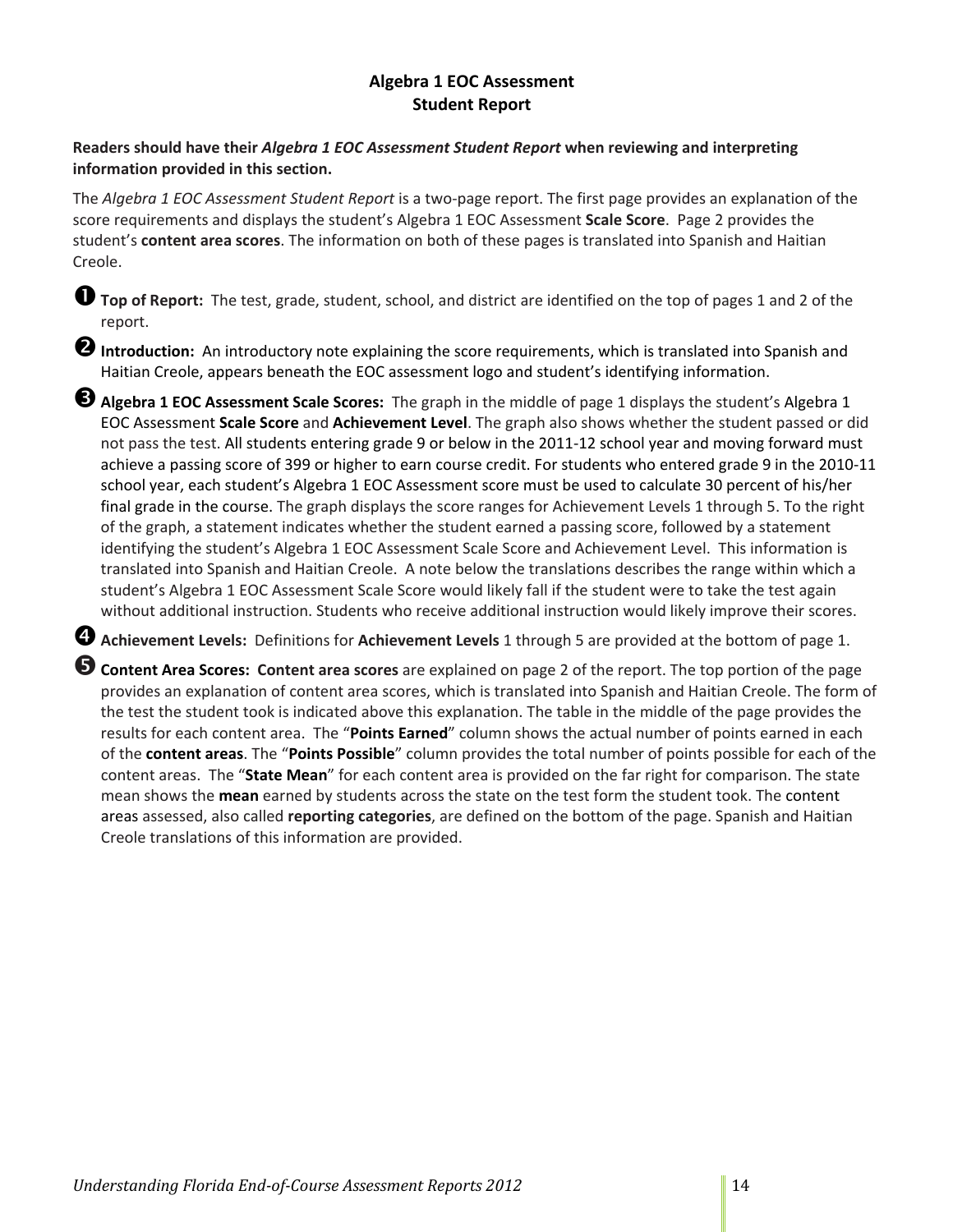## **Biology 1 and Geometry EOC Assessments Student Report**

Readers should have their Biology 1 EOC Assessment Student Report or Geometry EOC Assessment Student  *Report* **when reviewing and interpreting information provided in this section.**

The Biology 1 EOC Assessment Student Report and Geometry EOC Assessment Student Report are two-page reports. The first page provides an explanation of the assessment and displays the student's **scale score**. Page 2 provides  the student's **content area scores**. The information on both of these pages is translated into Spanish and Haitian Creole.

 **Top of Report:** The test, grade, student, school, and district are identified on the top of pages <sup>1</sup> and <sup>2</sup> of the report.

**2** Introduction: An introductory note explaining the score requirements, which is translated into Spanish and Haitian Creole, appears beneath the EOC assessment logo and student's identifying information.

 **Biology <sup>1</sup> and Geometry EOC Assessment Scale Scores:** The graph and table in the middle of page <sup>1</sup> provide the student's score on a scale of 20‐80. A table titled "Compared to Other Students" indicates whether the student scored within the lowest, middle, or highest third when compared to other students in the state. The graph also shows the student's results in relation to the **state mean**. To the right of the graph is a statement identifying the student's **scale score**, which is also referred to as a **T score**. This information is translated into Spanish and Haitian Creole. A note below the translations describes the range within which a student's score would likely fall if the student were to take the test again without additional instruction. Students who receive additional instruction would likely improve their scores.

**4 Content Area Scores: Content area scores** are explained on page 2 of the report. The top portion of the page provides an explanation of content area scores, which is translated into Spanish and Haitian Creole. The form of the test the student took is indicated above this explanation. The table in the middle of the page provides the results for each content area. The "**Points Earned**" column shows the actual number of points earned in each of the **content areas**. The "**Points Possible**" column provides the total number of points possible for each of the content areas. The "**State Mean**" for each content area is provided on the far right for comparison. The state mean shows the **mean** earned by students across the state on the test form the student took. The content **areas** assessed, also called **reporting categories**, are defined on the bottom of the page. Spanish and Haitian Creole translations of this information are provided.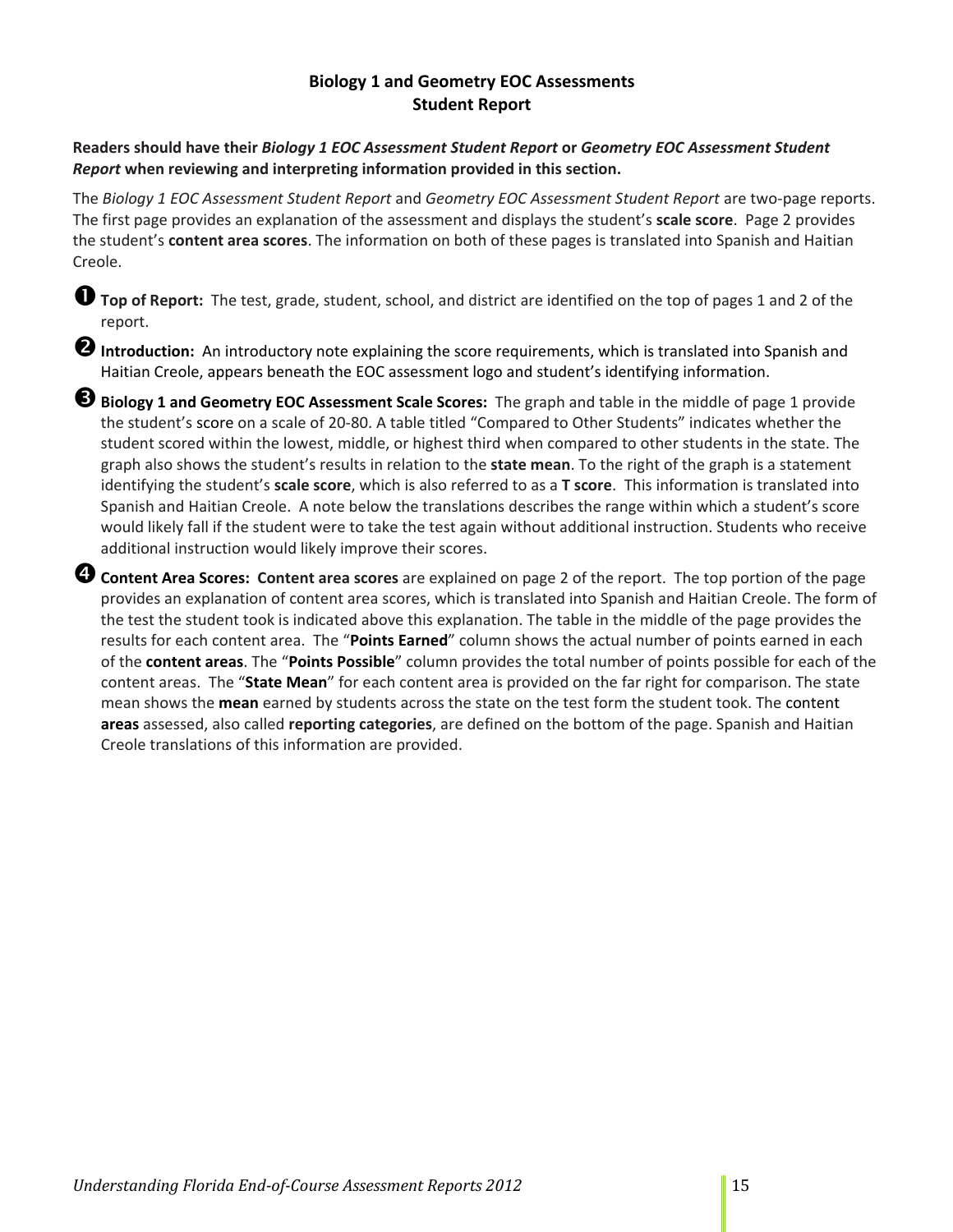## **Algebra 1 EOC Assessment School Report of Students**

Readers should have their Algebra 1 EOC Assessment School Report of Students when reviewing and interpreting information provided in this section. Only authorized district and school personnel may access this report, since  **it contains confidential student information.**

 **Top of Report:** The title of the report is printed here. It identifies the subject area and test administration for the data included in the report. The name and number of the district and school are also printed in this area.

 **Left Side of Report:** The name and student ID for all students whose tests were submitted for scoring appear in the first two columns. Students are grouped by grade level, which is indicated in the first column. The test form is provided in the third column, and the Algebra 1 EOC Assessment **Scale Score** is provided in the fourth column. For students receiving "NR" in the fourth column, the footnote at the bottom of the report details reasons why the score is not reported (see page 13 for NR codes). The "Passed" column indicates whether a student earned a passing score (Level 3 or above) with a "Y" (Yes) or "N" (No). All students entering grade 9 or below in the 2011‐12 school year and moving forward must achieve a passing score of 399 or higher to earn Algebra 1 course credit. For students who entered grade 9 in the 2010‐11 school year, each student's Algebra 1 EOC Assessment score must be used to calculate 30 percent of his/her final grade in the course. Districts received a conversion table that may be used to convert the new scale scores into **T scores**, which are the scores that were reported in spring 2011. The T scores should then be factored into the student's course grade in the same manner as in spring 2011.

 **Achievement Level Section:** This section of the report indicates the student's **Achievement Level**. The score range for each Achievement Level is provided in the header.

 **Points Earned/Points Possible by Content Area:** The **content areas** are listed in the header of this section. The "**Points Earned**" out of the "**Points Possible**" for each content area, or **reporting category**, is provided on each  student's row. The *School Report of Students* does not contain summary information.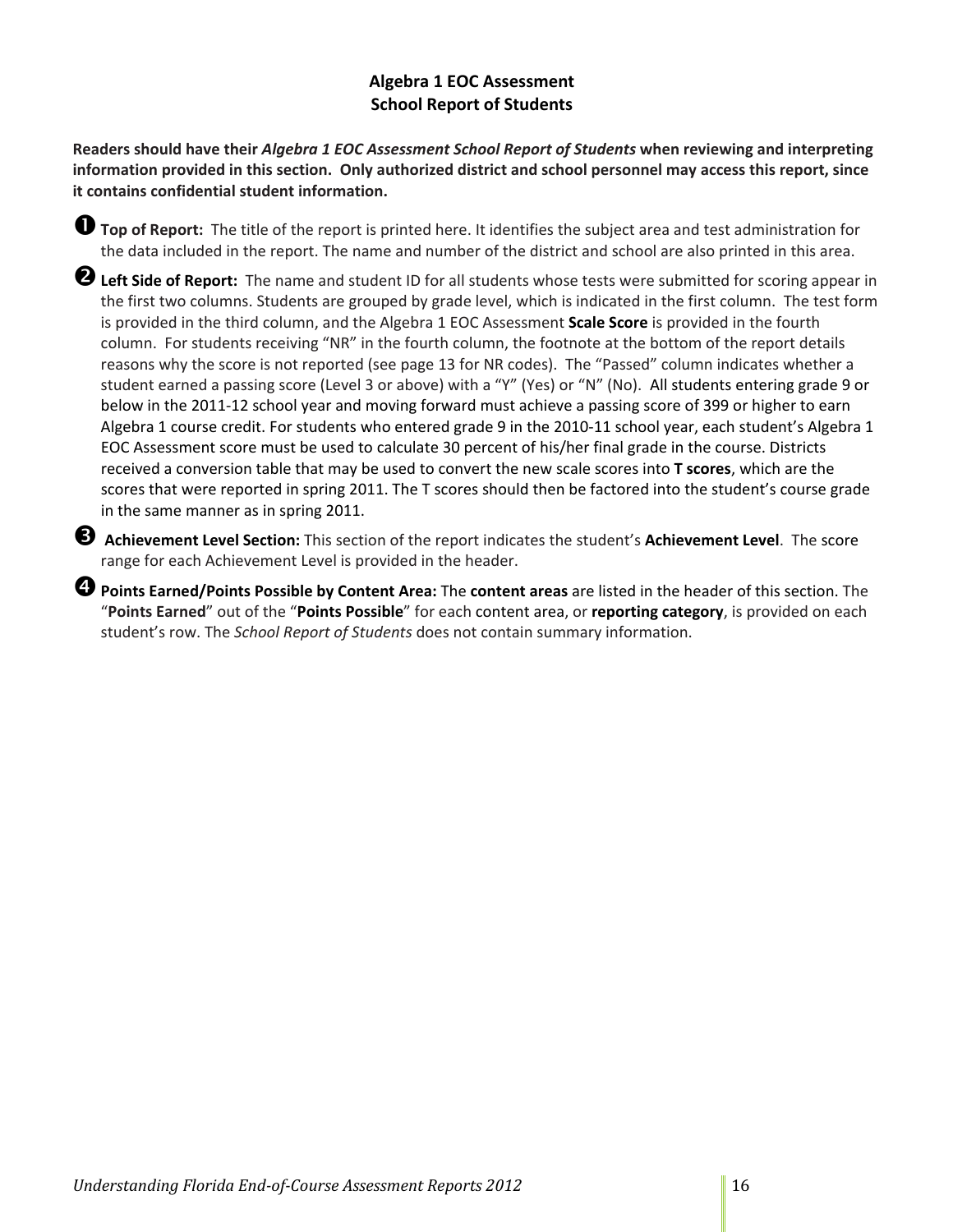## **Biology 1 and Geometry EOC Assessments School Report of Students**

Readers should have their Biology 1 EOC Assessment School Report of Students or Geometry EOC Assessment School Report of Students when reviewing and interpreting information provided in this section. Only authorized district and school personnel may access this report, since it contains confidential student information.

 **Top of Report:** The title of the report is printed here. It identifies the subject area and test administration for the data included in the report. The name and number of the district and school are also printed in this area.

 **Left Side of Report:** The name and student ID for all students whose tests were submitted for scoring appear in the first two columns. Students are grouped by grade level, which is indicated in the first column. The test form is provided in the third column, and the **scale score**, which is also referred to as a **T Score**, is provided in the fourth column. For students receiving "NR" in the fourth column, the footnote at the bottom of the report details reasons why the score is not reported (see page 13 for NR codes).

 **Statewide Comparisons by Thirds Section:** This section of the report indicates which third the student's score is in when compared to the state: 1 indicates the lowest third, 2 indicates the middle third, and 3 indicates the highest third.

 **Points Earned/Points Possible by Content Area:** The **content areas** are listed in the header of this section. The "**Points Earned**" out of the "**Points Possible**" for each content area, or **reporting category**, is provided on each  student's row. The *School Report of Students* does not contain summary information.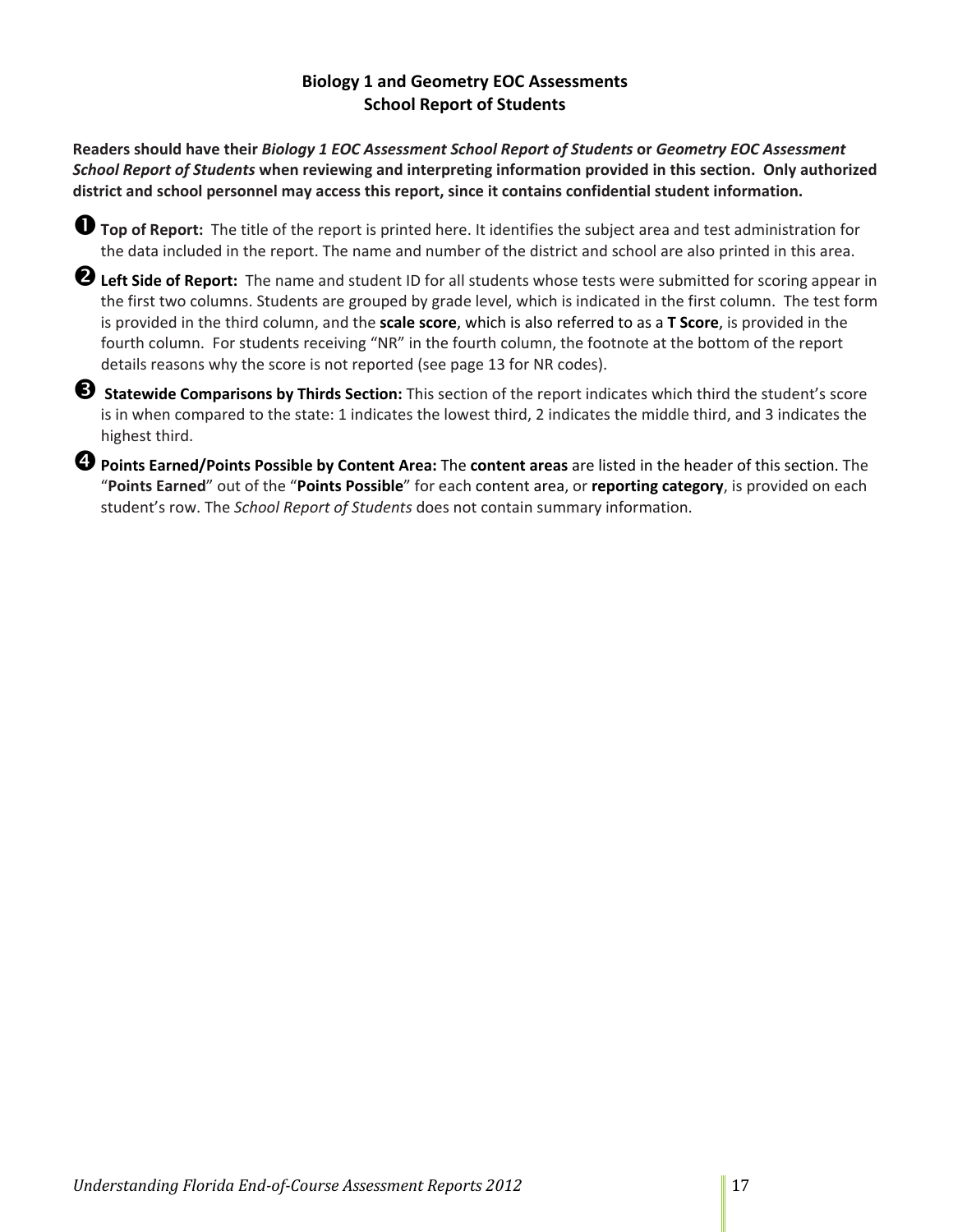## **Algebra 1 EOC Assessment State and District Reports of Results**

Readers should have one of the following Algebra 1 EOC Assessment reports when reviewing and interpreting information provided in this section: District Report of Schools, District Summary, State Report of Districts, and  *State Summary***. These reports are formatted similarly.**

 **Top of Reports:** The title of the report is printed here. It identifies the subject area and test administration for the data included in the report. The name and number of the district are also printed in this area on district‐ level reports.

 **Left Side of Reports:** Identifying information for the district or school tested is provided in the first column. The first column indicates whether the data are for first‐time testers (separated by grade level) or retakers (all grades combined) and provides the total number of students reported for the school, district, or state. The  number of students tested appears in the second column of all reports. The **mean scale score** is provided in the third column. The "Percentage Passing" column indicates the percentage of students who earned a passing score (Level 3 or above). All students entering grade 9 or below in the 2011‐12 school year and moving forward must achieve a passing score of 399 or higher to earn Algebra 1 course credit. For students who entered grade 9 in the 2010‐11 school year, each student's Algebra 1 EOC Assessment score must be used to calculate 30 percent of his/her final grade in the course.

 $\Theta$  **Percentage in Each Achievement Level:** This section of the report indicates the percentage of students who scored within each **Achievement Level**. The **scale score** range for each Achievement Level is provided in the header.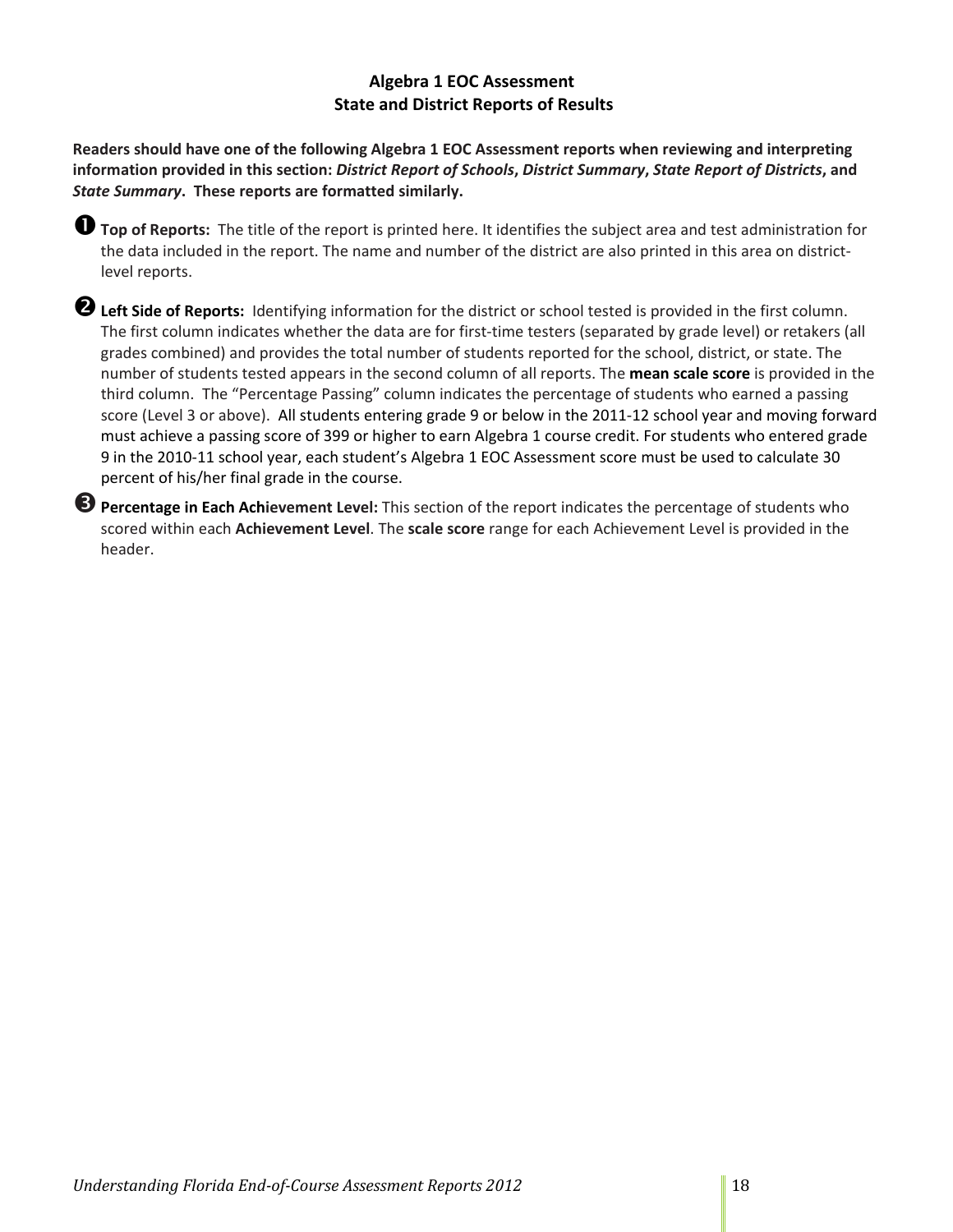## **Biology 1 and Geometry EOC Assessments State and District Reports of Results**

Readers should have one of the following Biology 1 or Geometry EOC Assessment reports when reviewing and interpreting information provided in this section: District Report of Schools, District Summary, State Report of  *Districts***, and** *State Summary***. These reports are formatted similarly.**

| <b>O</b> Top of Reports: The title of the report is printed here. It identifies the subject area and test administration for |
|------------------------------------------------------------------------------------------------------------------------------|
| the data included in the report. The name and number of the district are also printed in this area on district-              |
| level reports.                                                                                                               |

| <b>2</b> Left Side of Reports: As appropriate, identifying information for the district or school tested and grade levels is |
|------------------------------------------------------------------------------------------------------------------------------|
| provided in the first column. The number of students reported for the school, district, or state appears in the              |
| second column of all reports. The mean scale score, which is also referred to as a T Score, is provided in the               |
| third column.                                                                                                                |

 **Percentage in Each Third:** This section of the report indicates the percentage of students who scored within each third, with 1 indicating the lowest third, 2 indicating the middle third, and 3 indicating the highest third.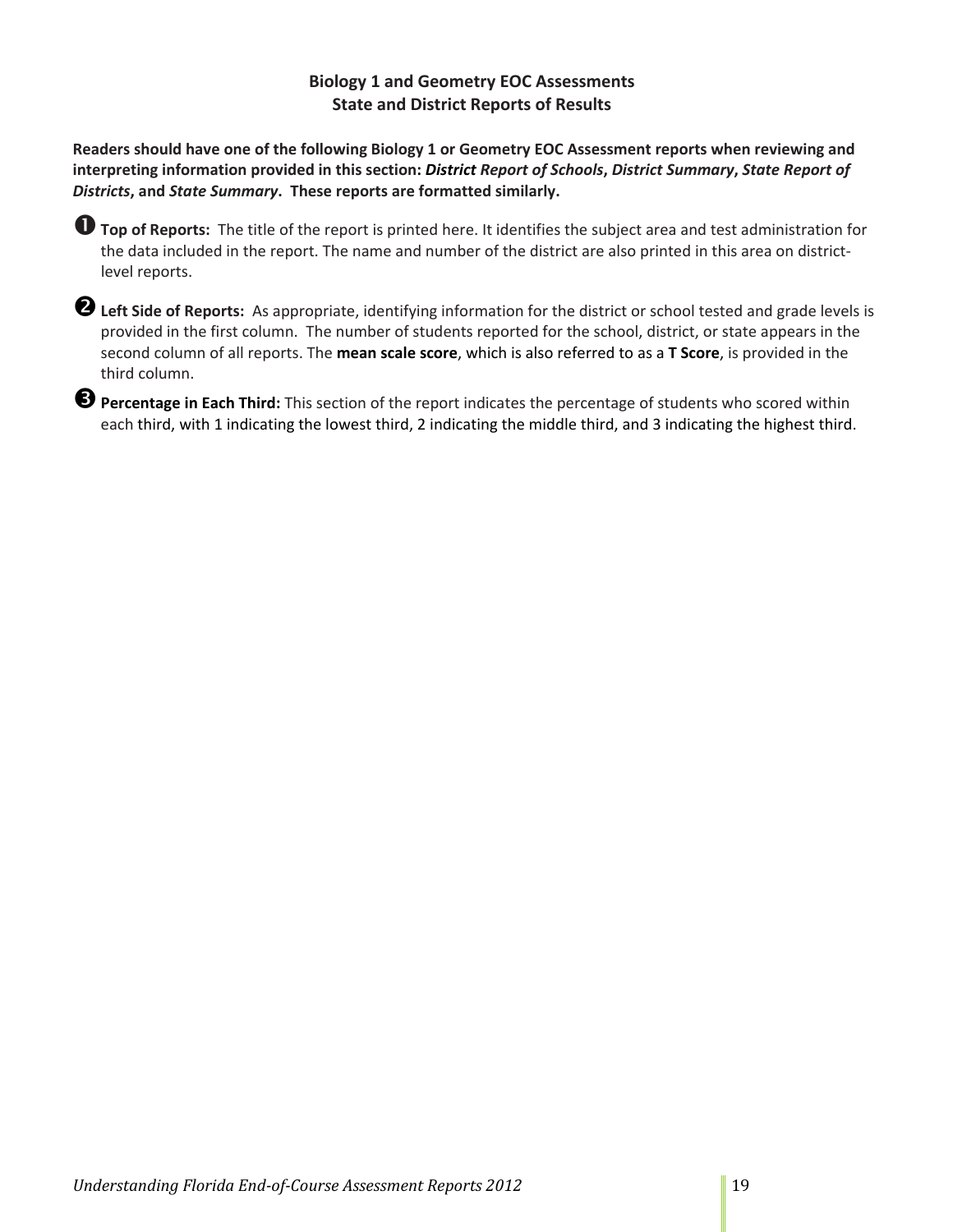#### *Content Assessed*

  The content of the **Florida EOC Assessments** is organized by **reporting categories** that are used for test design, scoring, and reporting purposes. Reporting categories group the assessed student knowledge and skills, or **benchmarks**, into broad **content areas**. Definitions and sample test questions for each reporting category are provided below for each of the 2012 EOC assessments.

## **Algebra 1 EOC Assessment Reporting Categories**

l,

  The Algebra 1 EOC Assessment measures student achievement of the *Next Generation Sunshine State Standards* **(NGSSS)** in algebra, as outlined in the Algebra 1 **course description**. Forty NGSSS **benchmarks** comprise the Algebra 1 course description, which may be accessed at

 http://www.floridastandards.org/Courses/PublicPreviewCourse1.aspx. The test consists of **multiple‐choice** and **fill‐ in response** questions that measure what students know and are able to do in the broad **reporting categories** listed below.

## **Functions, Linear Equations, and Inequalities**

 Students solve real‐world problems involving relations and functions; interpret graphs, including the domain and range; use function notation and link equations to functions; and solve, graph, and interpret linear equations and inequalities.

**Polynomials**

 Students perform operations on polynomials; and simplify monomial expressions and factor polynomial expressions.

## **Rationals, Radicals, Quadratics, and Discrete Mathematics**

 Students simplify rational and radical expressions; solve algebraic proportions; perform operations on radical expressions; interpret graphs of and solve quadratic equations; perform set operations; and use and interpret Venn diagrams.

## **Sample Algebra 1 EOC Assessment Test Questions**

 The *Algebra 1 End‐of‐Course Assessment Test Item Specifications*, which may be accessed at http://fcat.fldoe.org/eoc/itemspecs.asp, define the content and format of the assessment and the assessment's questions for **item** writers and reviewers, and indicate the alignment of questions with the **NGSSS**. A sample question for each Algebra 1 EOC Assessment **reporting category** and question format is provided below. These  questions are located in the *Algebra 1 EOC Test Item Specifications* on pages 77, 81, and 94, respectively. For the multiple-choice questions, the correct answer is indicated with a star  $(\star)$  beside the correct answer choice.

## **1. Sample Multiple‐Choice Question**

 Russ bought 3 medium and 2 large submarine sandwiches for a total of \$29.95. Stacy bought 4 medium and 1 large submarine sandwiches for a total of \$28.45.

Which statement shows the cost of each medium and each large submarine sandwich?

- A. Each medium sandwich costs \$5.69 and each large sandwich costs \$6.89.
- **B.**  Each medium sandwich costs \$5.69 and each large sandwich costs \$6.39.
- **★ C.** Each medium sandwich costs \$5.39 and each large sandwich costs \$6.89.
	- **D.** Each medium sandwich costs \$5.39 and each large sandwich costs \$6.39.

 **Reporting Category:** Functions, Linear Equations, and Inequalities

 **Benchmark MA.912.A.3.14:** Solve systems of linear equations and inequalities in two and three variables using graphical, substitution, and elimination methods.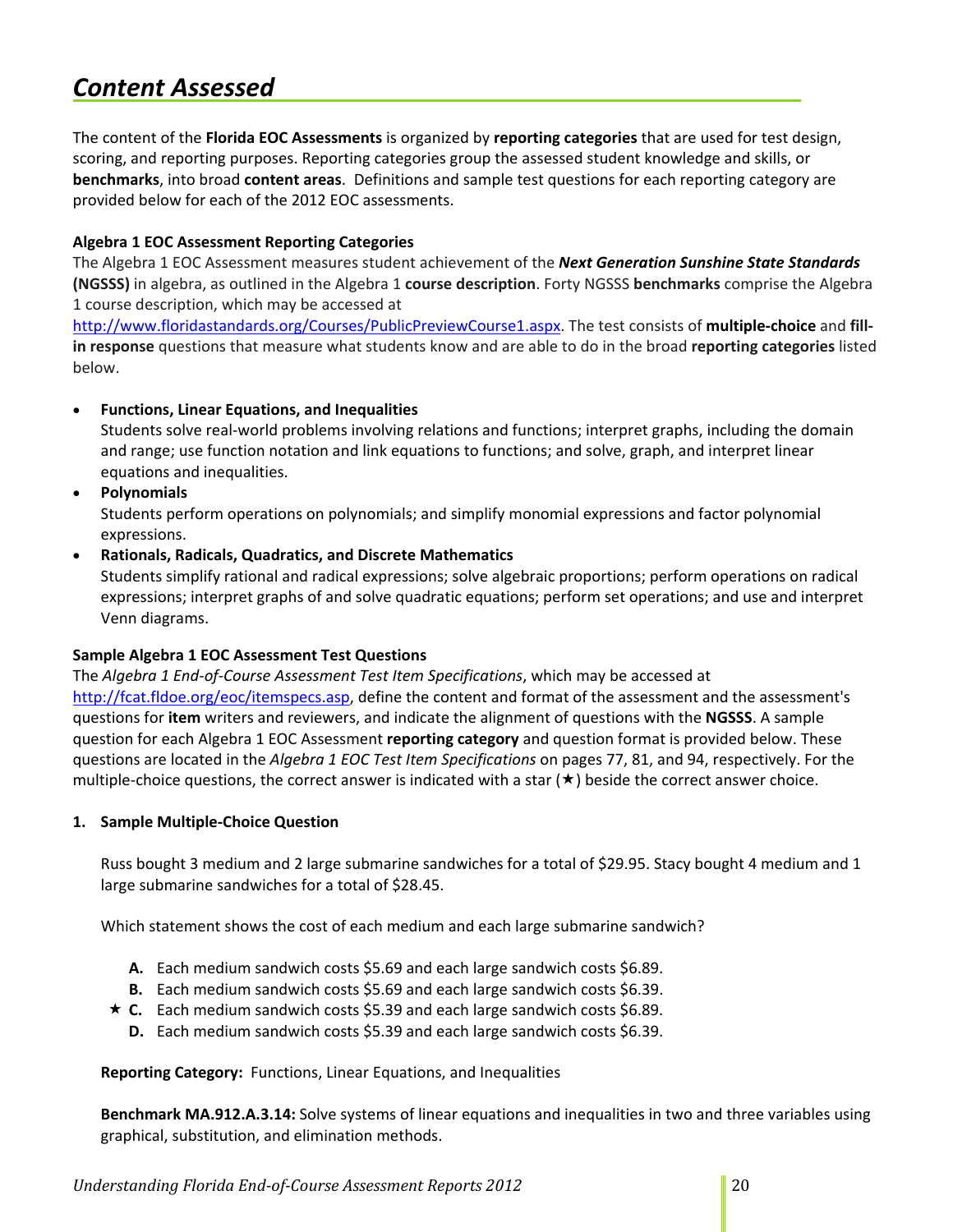## **2. Sample Multiple‐Choice Question**

Which expression is equivalent to the perimeter of the shaded portion of the rectangle?



- A.  $2x + 10$
- **B.**  $2x + 12$
- $\star$  **C.**  $4x + 14$
- **D.**  $8x + 28$

 **Reporting Category:** Polynomials

**Benchmark MA.912.A.4.2:** Add, subtract, and multiply polynomials.

#### **3. Sample Fill‐In Response Question**

Set  $D$  lists the ages of Dianna's grandchildren.

```
D = \{2, 5, 6, 8, 10, 11\}
```
Set  $K$  lists the ages of Karen's grandchildren.

```
K = \{2, 10, 18\}
```
Set  $P$  lists the ages of Patrick's grandchildren.

```
P = \{10, 11, 14\}
```
What is the greatest age in the set  $(K \cup P) \cap D$ ?



 **Sample Response:** 11

 **Reporting Category:** Rationals, Radicals, Quadratics, and Discrete Mathematics

 **Benchmark MA.912.D.7.1:** Perform set operations such as union and intersection, complement, and cross product.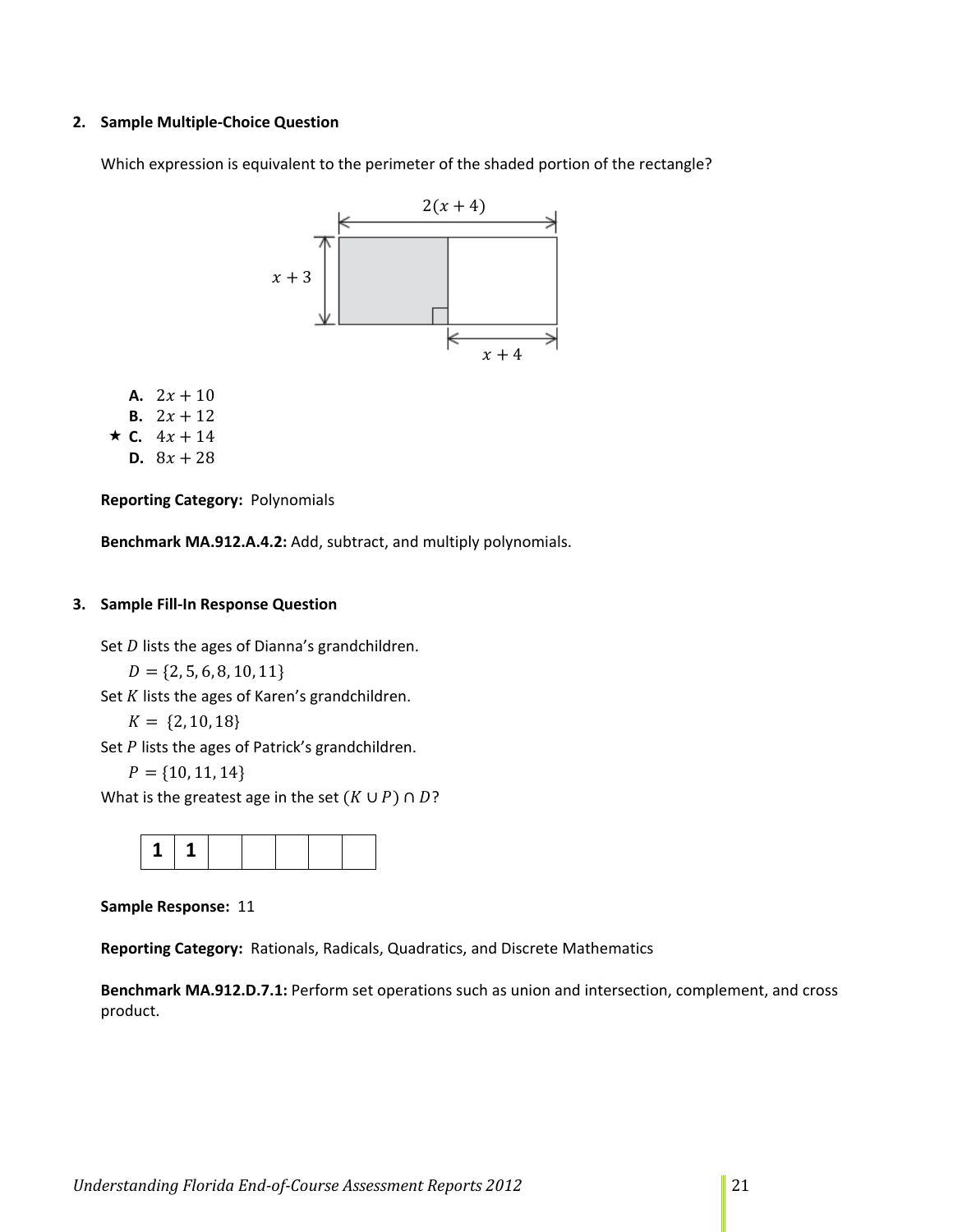## **Biology 1 EOC Assessment Reporting Categories**

 The Biology 1 EOC Assessment measures student achievement of the **NGSSS** in biology, as outlined in the Biology 1 **course description**. Sixty‐one NGSSS **benchmarks** comprise the Biology 1 course description, which may be accessed at http://www.floridastandards.org/Courses/PublicPreviewCourse69.aspx. The test consists of **multiple‐ choice** questions that measure what students know and are able to do in the broad **reporting categories** listed below.

## **Molecular and Cellular Biology**

 Students compare prokaryotic and eukaryotic cells; differentiate between mitosis and meiosis; relate the structure and function of the four major categories of biological macromolecules; and differentiate the processes of photosynthesis and cellular respiration.

## **Classification, Heredity, and Evolution** Students identify evidence that supports the scientific theory of evolution; classify organisms into domains or kingdoms; identify scientific explanations of the origin of life; determine conditions required for natural selection; and analyze patterns of inheritance.

 **Organisms, Populations, and Ecosystems** Students relate structure and function of organs and tissues in plants and animals; evaluate factors contributing to changes in population size; determine consequences of the loss of biodiversity; and evaluate the impact of biotechnology.

## **Sample Biology 1 EOC Assessment Test Questions**

 The *Biology 1 End‐of‐Course Assessment Test Item Specifications*, which may be accessed at http://fcat.fldoe.org/eoc/itemspecs.asp, define the content and format of the assessment and the assessment's questions for **item** writers and reviewers, and indicate the alignment of questions with the **NGSSS**. A sample question for each Biology 1 EOC Assessment **reporting category** and question format is provided below. These  questions are located in the *Biology 1 EOC Test Item Specifications* on pages 59, 79, and 73, respectively. The correct answer is indicated with a star  $(\star)$  beside the correct answer choice.

## **1. Sample Multiple‐Choice Question**

 One of the accepted scientific theories describing the origin of life on Earth is known as chemical evolution. According to this theory, which of the following events would need to occur **first** for life to evolve?

- **A.** onset of photosynthesis
- **B.** origin of genetic material
- **★ C.** synthesis of organic molecules
	- **D.** formation of the plasma membrane

 **Reporting Category:** Classification, Heredity, and Evolution

**Benchmark SC.912.L.15.8:** Describe the scientific explanations of the origin of life on Earth.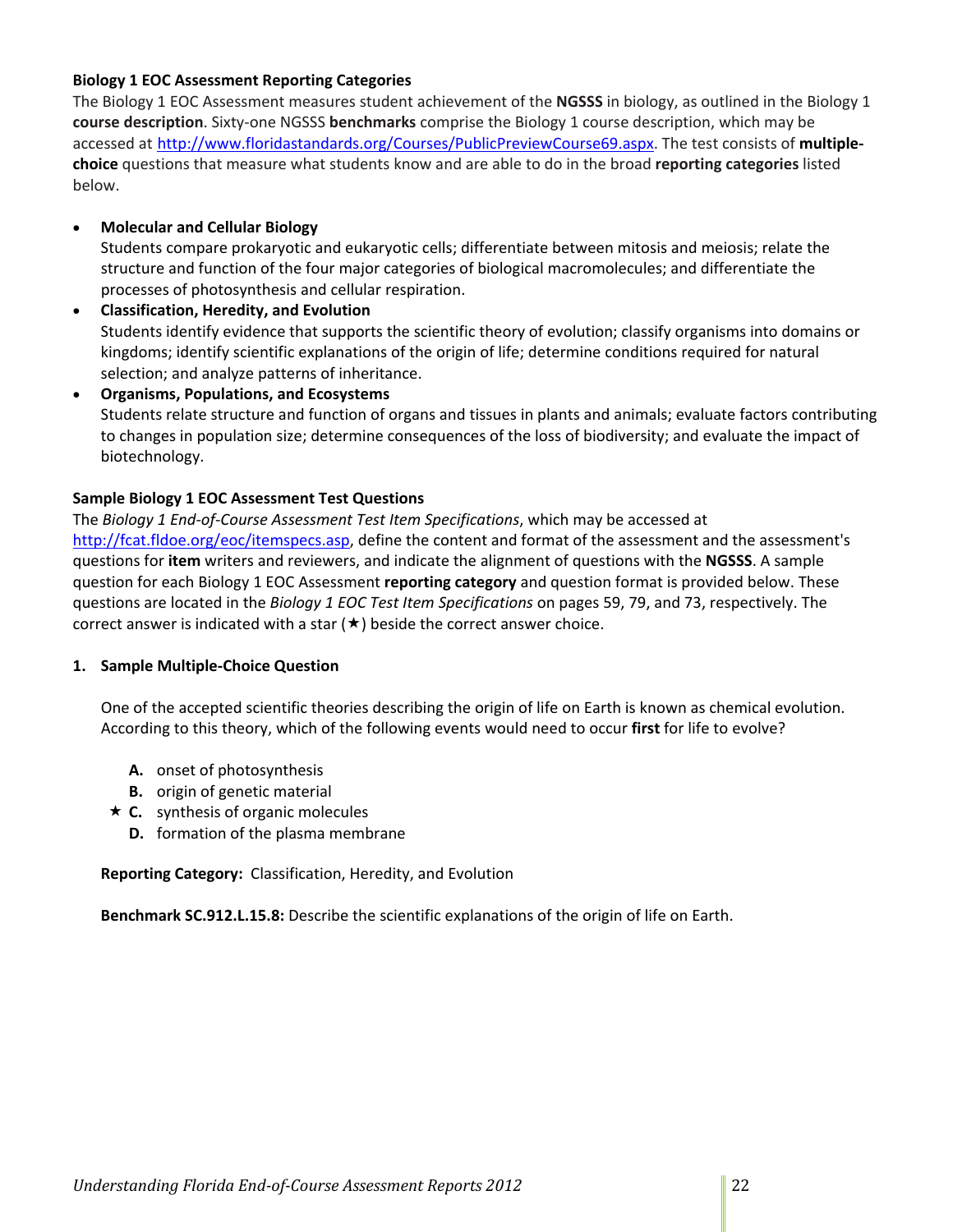## **2. Sample Multiple‐Choice Question**

 The diagram below shows the relationship between photosynthesis and cellular respiration and the organelles in which they occur.



## **Photosynthesis and Cellular Respiration**

Which statement describes how photosynthesis and cellular respiration are interrelated?

- A. Oxygen is produced during cellular respiration and stored during photosynthesis.
- **B.** Carbon dioxide and water released by cellular respiration are used in photosynthesis.
	- **C.** Photosynthesis releases the energy that is stored during the process of cellular respiration.
	- **D.** Glucose is used during cellular respiration to produce food that is broken down during photosynthesis.

 **Reporting Category:** Molecular and Cellular Biology

**Benchmark SC.912.L.18.9:** Explain the interrelated nature of photosynthesis and cellular respiration.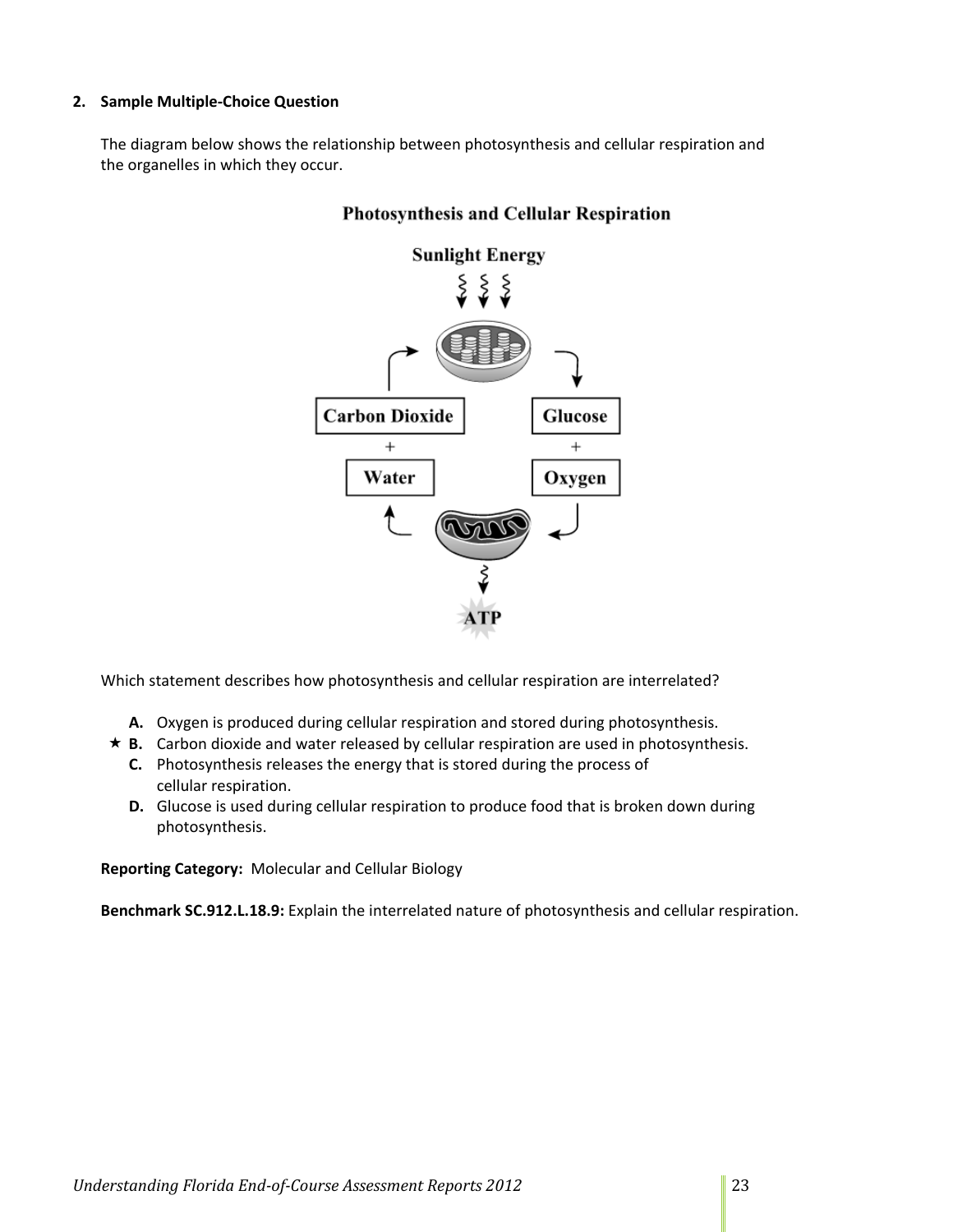## **3. Sample Multiple‐Choice Question**

 A team of ecologists observed feeding patterns of several populations in the desert. The energy pyramid shown below depicts the feeding patterns the ecologists observed.



 Which of the following **best** explains the difference in the amount of available energy in the trophic levels of the desert ecosystem?

- A. There is less energy available in the producers because their tissues are less dense than those at higher trophic levels.
- **B.** There is more energy available in the second trophic level because less energy is needed for hunting compared to the higher trophic levels.
- **C.** There is more available energy in the birds of prey because they have greater muscle mass for storing energy than organisms in lower trophic levels have.
- **★ D.** There is less available energy in the fourth trophic level because of the loss of energy through metabolism in each of the lower trophic levels.

 **Reporting Category:** Organisms, Populations, and Ecosystems

 **Benchmark SC.912.L.17.9:** Use a food web to identify and distinguish producers, consumers, and decomposers. Explain the pathway of energy transfer through trophic levels and the reduction of available energy at successive trophic levels.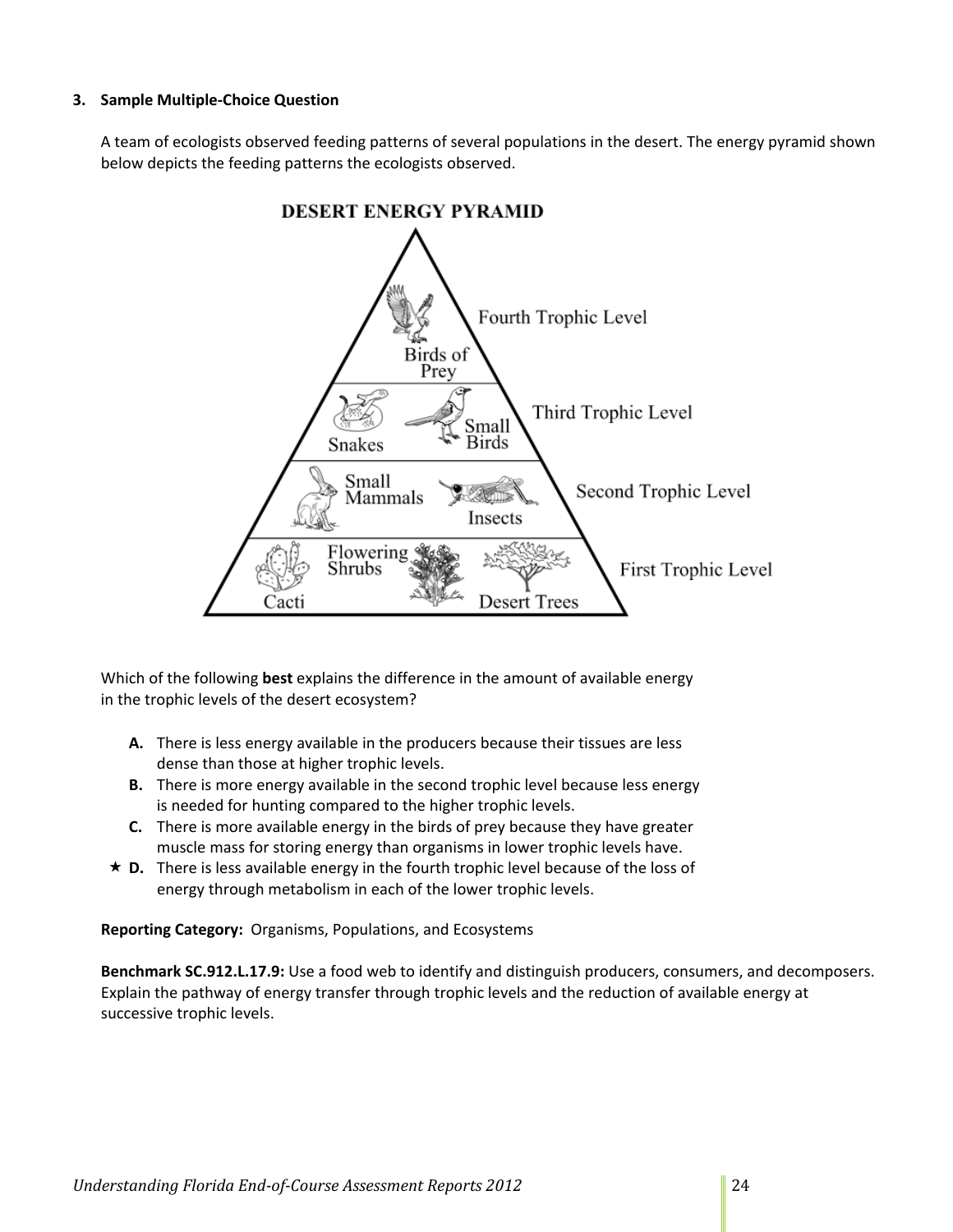## **Geometry EOC Assessment Reporting Categories**

 The Geometry EOC Assessment measures student achievement of the **NGSSS** in geometry, as outlined in the Geometry **course description**. Fifty‐one NGSSS **benchmarks** comprise the Geometry course description, which may be accessed at http://www.floridastandards.org/Courses/PublicPreviewCourse36.aspx</u>. The test consists of **multiple‐choice** and **fill‐in response** questions that measure what students know and are able to do in the broad **reporting categories** listed below.

## **Two‐Dimensional Geometry**

 Students analyze and solve real‐world problems involving angles, polygons, and circles and determine the effect of changes in dimensions; apply transformations to polygons; and determine and prove properties of regularity, congruency, similarity, and symmetry.

 **Three‐Dimensional Geometry** Students analyze and describe relationships of polyhedra; solve real‐world problems for lateral area, surface area, and volume of solids and determine the effect of changes in dimensions; and use properties of congruent and similar solids.

## **Trigonometry and Discrete Mathematics** Students use trigonometry to solve real‐world problems involving right triangles; and identify a conditional statement and identify the converse, inverse, and contrapositive.

## **Sample Geometry EOC Assessment Test Questions**

 The *Geometry End‐of‐Course Assessment Test Item Specifications*, which may be accessed at http://fcat.fldoe.org/eoc/itemspecs.asp, define the content and format of the assessment and the assessment's questions for **item** writers and reviewers, and indicate the alignment of questions with the **NGSSS**. A sample question for each Geometry EOC Assessment **reporting category** and question format is provided below. These  questions are located in the *Geometry EOC Test Item Specifications* on pages 87, 94, and 53, respectively. For the multiple-choice questions, the correct answer is indicated with a star  $(\star)$  beside the correct answer choice.

## **1. Sample Multiple‐Choice Question**

Circle *Q* has a radius of 5 units with center *Q* (3.7, ‐2). Which of the following equations defines circle *Q*?

- **A.**  $(x + 3.7)^2 + (y 2)^2 = 5$
- **B.**  $(x + 3.7)^2 + (y 2)^2 = 25$
- **C.**  $(x-3.7)^2 + (y+2)^2 = 5$
- **D.**  $(x 3.7)^2 + (y + 2)^2 = 25$

 **Reporting Category:** Two‐Dimensional Geometry

 **Benchmark MA.912.G.6.6:** Given the center and the radius, find the equation of a circle in the coordinate plane or given the equation of a circle in center‐radius form, state the center and the radius of the circle.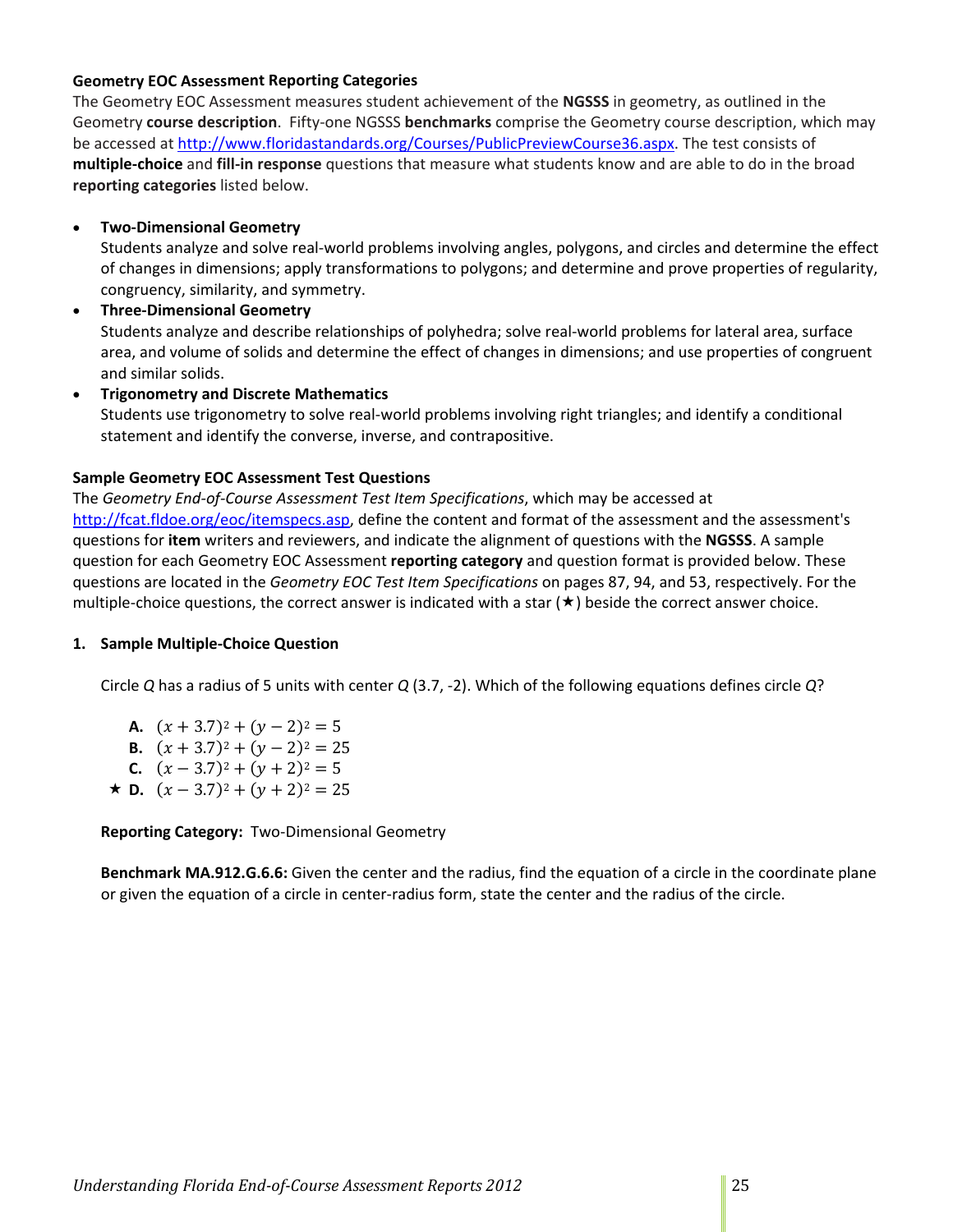## **2. Sample Fill‐In Response Question**

 A city is planning to replace one of its water storage tanks with a larger one. The city's old tank is a right circular cylinder with a radius of 12 feet and a volume of 10,000 cubic feet. The new tank is a right circular cylinder with a radius of 15 feet and the same height as the old tank. What is the maximum number of cubic feet of water the new storage tank will hold?



 **Sample Response:** 15,625

 **Reporting Category:** Three‐Dimensional Geometry

 **Benchmark MA.912.G.7.7:** Determine how changes in dimensions affect the surface area and volume of common geometric solids.

## **3. Sample Multiple‐Choice Question**

Which of the following is the **converse** of the following statement?

"If today is Sunday, then tomorrow is Monday."

- $\star$  **A.** If tomorrow is Monday, then today is Sunday.
	- **B.** If tomorrow is not Monday, then today is Sunday.
	- **C.** If today is not Sunday, then tomorrow is not Monday.
	- **D.** If tomorrow is not Monday, then today is not Sunday.

 **Reporting Category:** Trigonometry and Discrete Mathematics

**Benchmark MA.912.D.6.2:** Find the converse, inverse, and contrapositive of a statement.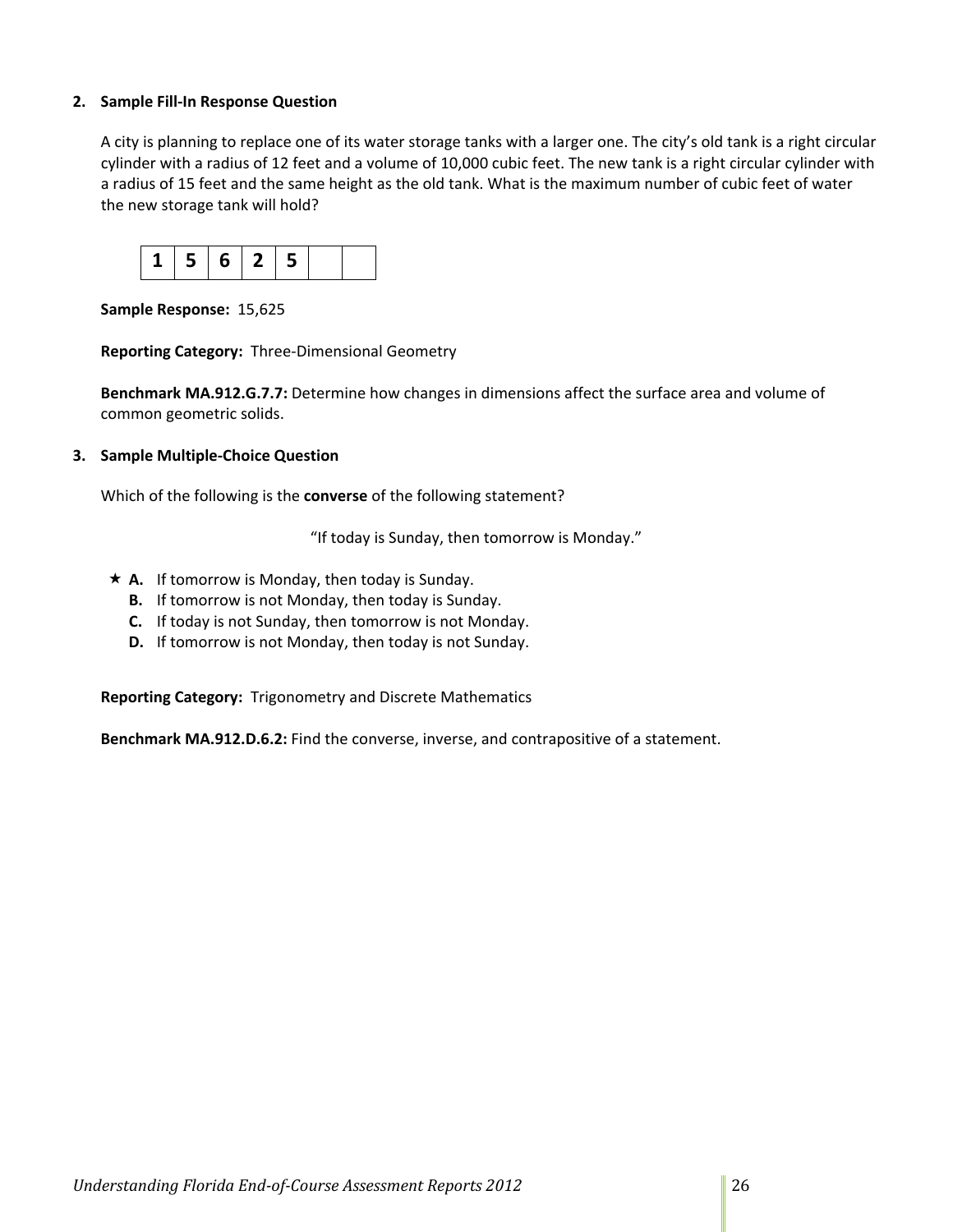#### *Computer‐Based Testing*

 The **Florida EOC Assessments** are administered on the computer as part of Florida's transition to **computer‐based testing** for statewide assessments. Ultimately, computer‐based testing is a more cost‐efficient and environmentally friendly method for test delivery. In addition, computer‐based testing provides the ability to test students later in the school year because less time is required for the scoring and reporting processes.

## **Practice Tests**

  Prior to taking the **Florida EOC Assessments**, students are required to participate in a practice test session at their  school in order to become familiar with the testing tools and platform. **Computer‐based practice tests**, called  **Electronic Practice Assessment Tools (ePATs)**, are also provided online at www.FLAssessments.com/ePAT. Currently, ePATs are available for all current **EOC assessments** subjects (Algebra 1, Biology 1, Geometry, and U.S. History).

## **E‐Tools**

 The tools and resources available to students vary depending on the subject area assessed. Students taking a computer‐based assessment have access to the following **e‐tools**, which are also called **online tools**, in the computer‐based platform.

## *All Florida EOC Assessments*

- **Review:** Students use this e‐tool to mark questions to be reviewed at a later time. Before exiting the assessment and submitting their responses, students are taken to a screen that identifies questions that are answered, unanswered, and marked for review.
- **Eliminate Choice:** Students use this tool to mark through answer choices that they wish to eliminate.
- **Highlighter:** Students use this tool to highlight sections of the question or passage.
- **Eraser:** Students use the eraser to remove marks made by the highlighter or the eliminate‐choice tool.
- **Help:** Students may click the Help icon to learn more about the **e‐tools**. The Help text appears in a separate window.

## *Algebra 1, Biology 1, and Geometry*

- **Calculator:** Students are provided access to a calculator, which appears in a pop-up window. For Algebra 1 and Biology 1, students use a four-function calculator. For Geometry, students use a scientific calculator.
- **Straightedge:** Students are provided a straightedge e‐tool, which looks like a ruler without measuring units. Students use the straightedge as they would use the edge of a piece of paper to help work a problem.
- **Exhibit:** For Algebra 1 and Geometry, students are provided a reference sheet of commonly used formulas and conversions to work the test questions. For Biology 1, students are provided the Periodic Table of the Elements. The reference sheet and the periodic table appear in a pop‐up window under the exhibit icon. Students are also provided directions for completing **fill‐in response** questions (Algebra 1 and Geometry) and a diagram and helpful hints for the appropriate calculator under the exhibit icon.

 In addition to these tools, students taking the Algebra 1, Biology 1, and Geometry EOC Assessments are also provided work folders to use as scratch paper to work the problems. Schools may permit students to use approved hand-held calculators, and schools can also provide paper versions of the reference sheet and periodic table.

## *U.S. History*

 **Notepad:** Students may use the notepad to make notes on a particular question for later reference. Each question has its own notepad, so any notes a student makes remain with that question.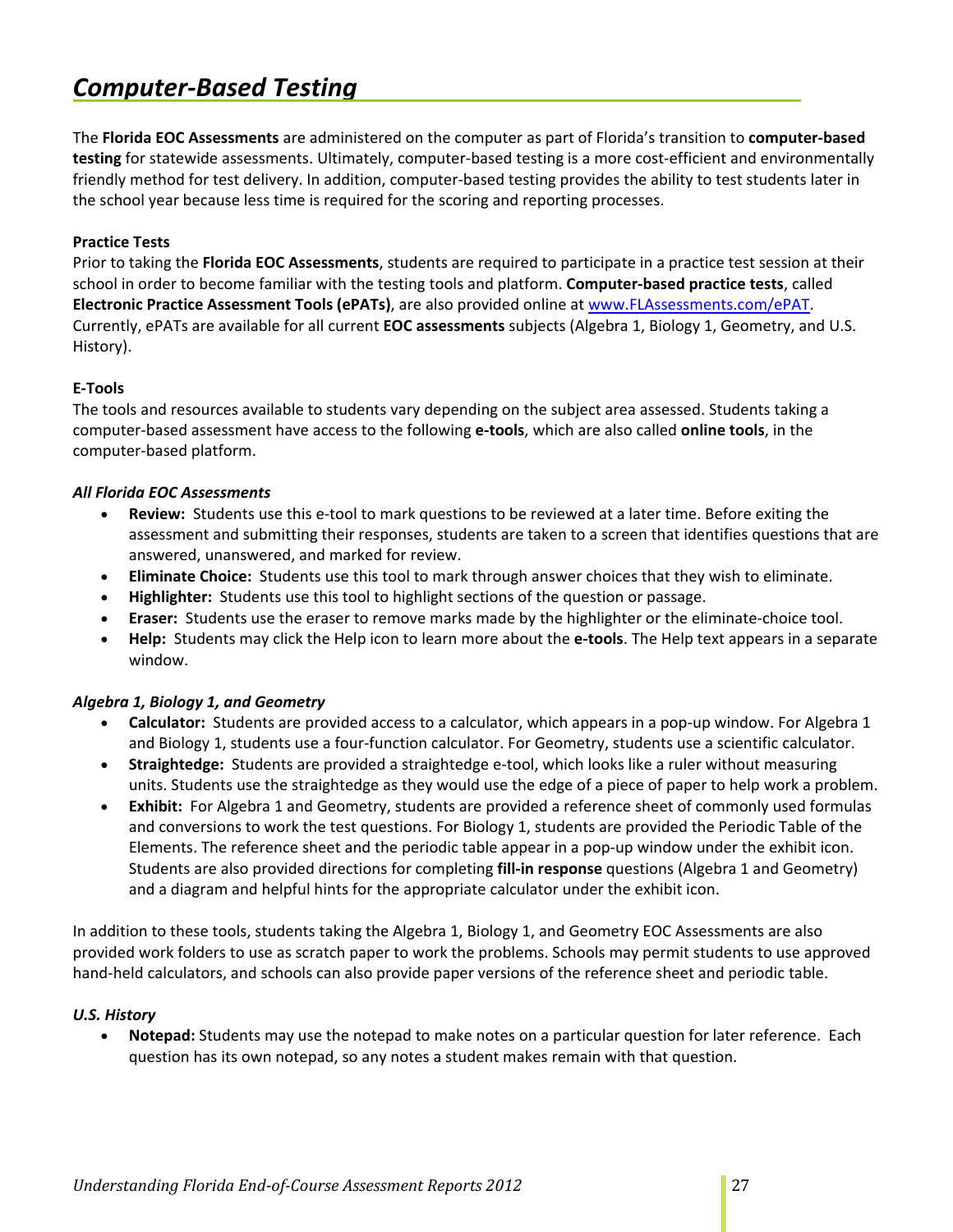#### *Glossary*

 Note: Terms defined in this glossary that have been cross‐referenced appear in **bold text** the first time they are referenced in a definition other than their own.

 **Achievement Levels**—Once standards are set for an **EOC assessment**, scores will be defined by five categories of achievement that represent the success students demonstrate with the content assessed. Achievement Levels are helpful in interpreting what a student's score represents. Achievement Levels range from 1 to 5, with Level 1 being the lowest and Level 5 being the highest. In order to earn course credit for select assessments, students must achieve Level 3 or higher. Level 4 indicates the student is high achieving and has the potential to meet college‐ readiness standards by the time the student graduates from high school. Achievement Levels have been established for the Algebra 1 EOC Assessment. Achievement Levels for the Biology 1 and Geometry EOC Assessments will be available beginning in 2013 and will be established using the input of classroom teachers, curriculum specialists, education administrators, and other stakeholders.

 **Achievement Level Policy Definitions**—Definitions that summarize the level of success a student has with the **Next Generation Sunshine State Standards (NGSSS)**. Each **Achievement Level**, with Level 5 being the highest and Level 1 being the lowest, has a policy definition.

 **Benchmark**—A specific statement that describes what students should know and be able to do. The benchmarks are part of the **NGSSS**.

 **Computer‐Based Practice Test**—Students participate in a practice test at school that demonstrates the tools and  **item** types they will see on the actual assessment. The practice test is delivered through an **Electronic Practice Assessment Tool (ePAT)**, which mimics the software the students will use on the day of testing. This practice test is not intended to be a predictor of performance on the assessment. Students may also practice on their own by accessing the appropriate ePAT at www.FLAssessments.com/ePAT.

 **Computer‐Based Testing**—Several Florida statewide assessments are now being administered using a computer‐  based format. The **Florida EOC Assessments** are all given in a computer‐based format, with paper‐based accommodations offered for eligible students. When taking the test on the computer, students make their answer choices using the mouse or keyboard, and they may use various **e‐tools**, such as the eliminate‐choice tool or the highlighter tool, as they work. Once they have completed the test, they submit their answers electronically. Before exiting the assessment and submitting their responses, students are taken to a screen that identifies questions that are answered, unanswered, and marked for review.

## **Content Area**—See **Reporting Category**.

 **Content Area Scores**—The actual number of questions answered correctly within each **reporting category** of an assessment. For example, content area scores are reported for the following reporting categories for the Algebra 1  EOC Assessment: *Functions, Linear Equations, and Inequalities; Polynomials;* and *Rationals, Radicals, Quadratics, and Discrete Mathematics*. Content area scores are also referred to as raw scores.

 **Course Description**—The content knowledge and skills taught in a course. **EOC assessments** measure achievement of students enrolled in a course by assessing the **NGSSS benchmarks** assigned to the course description for the subject area. Course descriptions may be accessed at http://www.floridastandards.org/Courses/CourseDescriptionSearch.aspx.

## **Electronic Practice Assessment Tool (ePAT)**—See **Computer‐Based Practice Test**.

 **EOC Assessment**—See **Florida End‐of‐Course (EOC) Assessments**.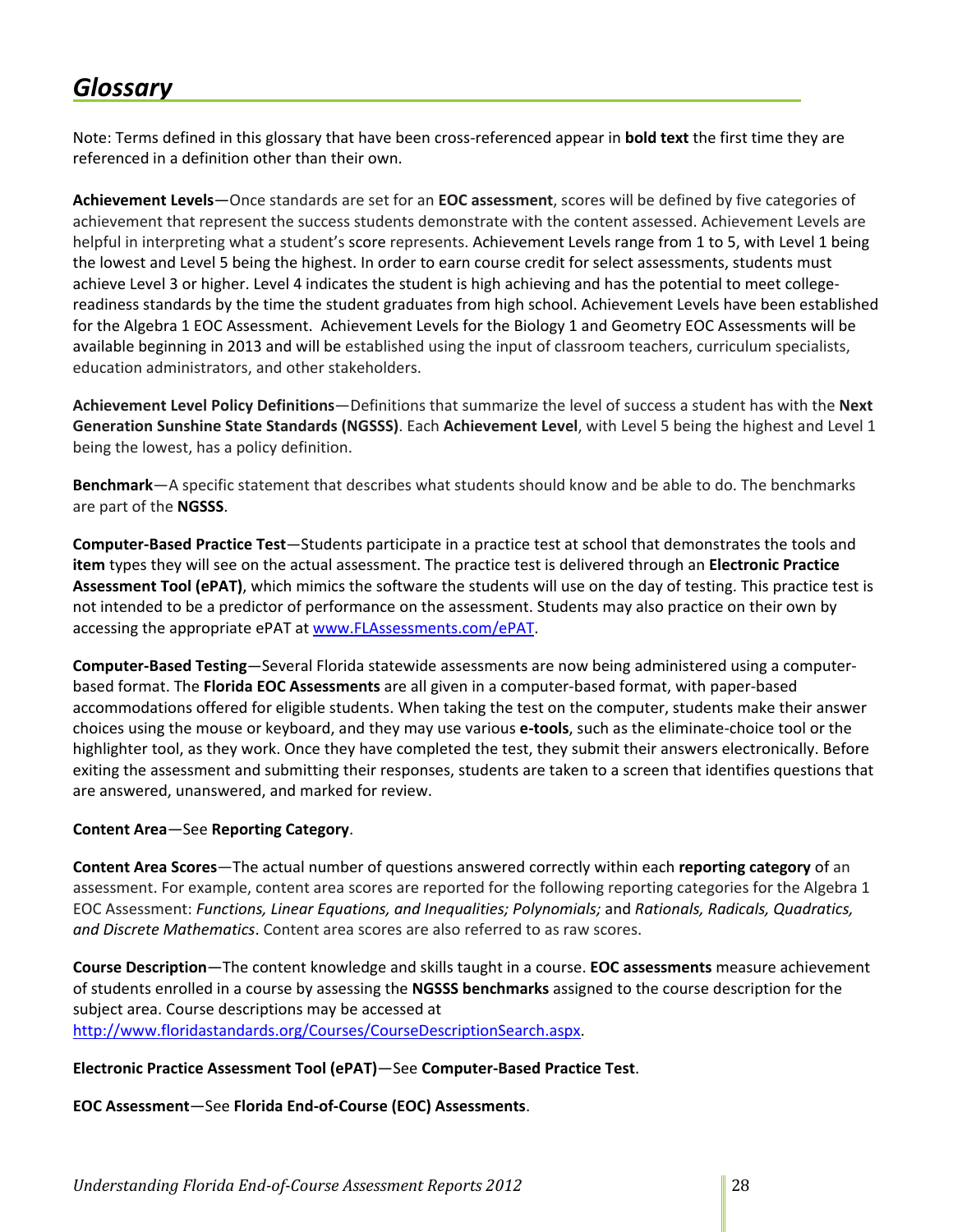**Equating**—A process that occurs during scoring in which results from different test forms are reviewed, compared, and adjusted so that the same scores for each test form indicate the same level of achievement. This process ensures that the difficulty level of each test form is adjusted so that scores across test forms are comparable. This process also ensures that **scale scores** indicate the same level of difficulty each year.

  **E‐Tools**—Tools available to students in the **computer‐based testing** platform. These tools include a highlighter, eraser, eliminate‐choice tool, straightedge, calculator, review tool, exhibit tool, help tool, and notepad. Tools vary by assessment, and students may use these tools at any time during the assessment.

 **Field Test**—Before a statewide assessment can occur, a field test must be conducted in order to try out questions before they are used to determine a student's score. Field tests are administered to a representative sample of students throughout the state.

 **Field‐test Questions**—Newly developed questions that are administered to a sample of students before they can be used on a future test. Field‐test questions must be sampled at least one year before they are actually used to determine a student's score. If the data on the field‐test questions are acceptable, then the questions may be used on an actual test and count toward a student's score.

 **Fill‐In Response**—Test questions that require students to solve a problem for which the answer is numerical. Students will use the keyboard or number pad to type the digits 0‐9 or the symbols for a decimal point, fraction bar, or negative sign in the answer boxes. The fill‐in response format is used in the Algebra 1 and Geometry End‐of‐ Course Assessments.

 **Florida End‐of‐Course (EOC) Assessments**—Tests designed to measure student achievement of the **NGSSS** for specific courses, as outlined in their **course descriptions**. These assessments are part of Florida's Next Generation Strategic Plan for increasing student achievement and improving college and career readiness. The first assessment to begin the transition to EOC testing in Florida was the 2011 Algebra 1 EOC Assessment. The Biology 1 and Geometry EOC Assessments were first administered in spring 2012. U.S. History was field‐tested in spring 2012 and will be implemented for the first time in spring 2013. The next subject to be field‐tested is Civics (spring 2013)

**Items**—Test questions that students are required to solve.

 **Mean**—An average of the individual scores that describes the performance of a group of students. The mean is computed by finding the sum of all scores and dividing by the number of students.

 **Median**—A score that identifies the middle value of a group of data. The median is the point at which a group of numbers (scores) is divided in half (50 percent above and below).

 **Mode**—The most frequently occurring score in a set of scores. If a distribution of scores is statistically normal, the **mean**, **median**, and mode are the same score.

 **Multiple‐Choice**—Test questions that present students with several options from which to choose the correct  answer. **Florida EOC Assessments** use questions in which four choices are given, only one of which is correct.

 **Next Generation Sunshine State Standards (NGSSS)**—The core content of the curricula taught in Florida. The NGSSS specify the core content knowledge and skills that K‐12 public school students are expected to acquire in the subject areas of language arts, mathematics, science, social studies, visual and performing arts, physical education, health, and foreign languages. The NGSSS **benchmarks** identify what a student should know and be able to do at each grade level for each subject area.

 **Normative Data**—Data representing prescribed norms or averages. For example, types of normative data available for the first test administration year for **EOC assessments** are the **mean** and the percentage of students scoring in each third.